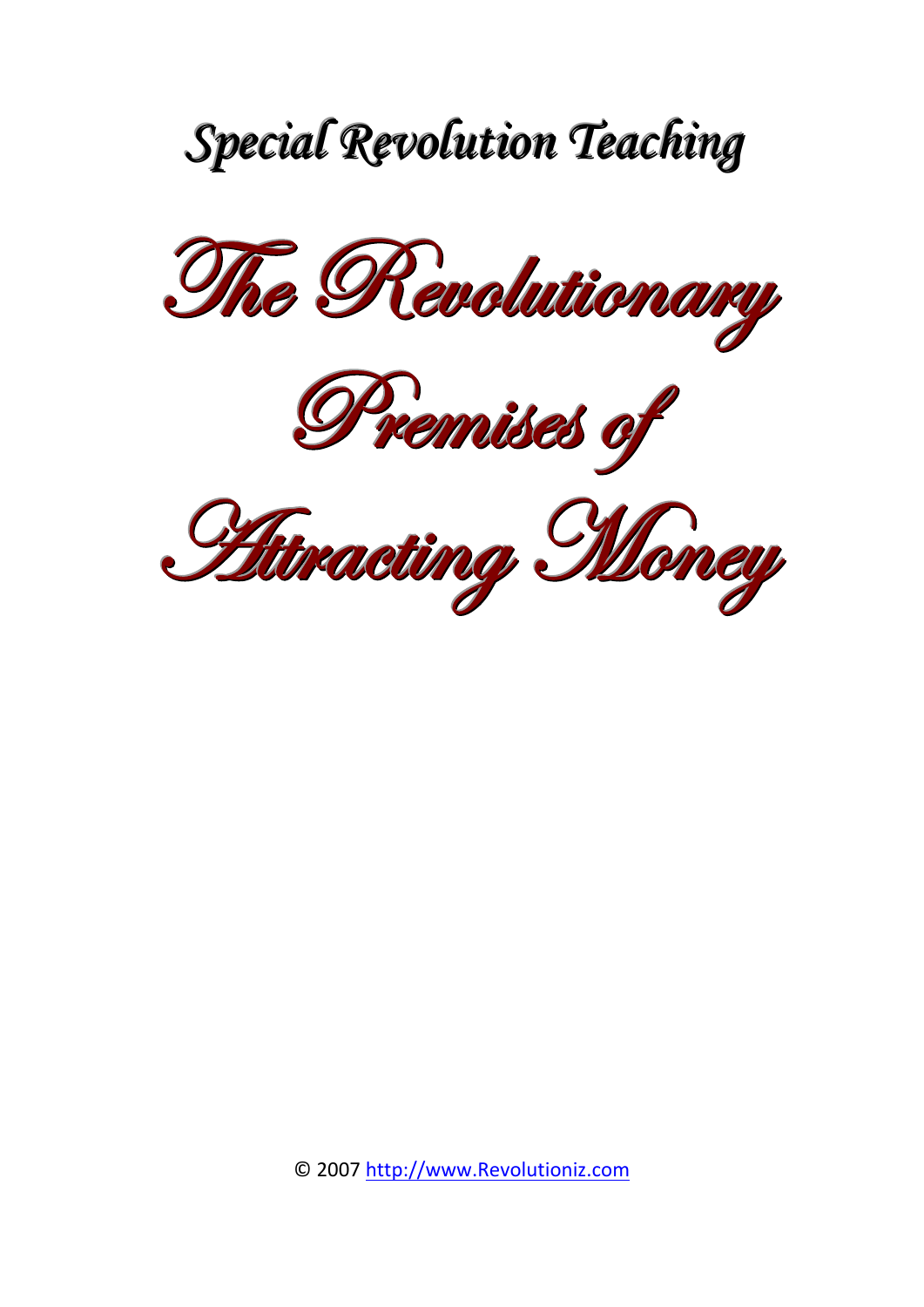### **DISCLAIMER AND TERMS OF USE AGREEMENT**

The author and publisher have used their best efforts in preparing this report. The author and publisher make no representation or warranties with respect to the accuracy, applicability, fitness, or completeness of the contents of this report. The information contained in this report is strictly for educational purposes. Therefore, if you wish to apply ideas contained in this report, you are taking full responsibility for your actions.

EVERY EFFORT HAS BEEN MADE TO ACCURATELY REPRESENT THIS PRODUCT AND IT'S POTENTIAL. HOWEVER, THERE IS NO GUARANTEE THAT YOU WILL IMPROVE IN ANY WAY USING THE TECHNIQUES AND IDEAS IN THESE MATERIALS. EXAMPLES IN THESE MATERIALS ARE NOT TO BE INTERPRETED AS A PROMISE OR GUARANTEE OF ANYTHING. SELF-HELP AND IMPROVEMENT POTENTIAL IS ENTIRELY DEPENDENT ON THE PERSON USING OUR PRODUCT, IDEAS AND TECHNIQUES.

YOUR LEVEL OF IMPROVEMENT IN ATTAINING THE RESULTS CLAIMED IN OUR MATERIALS DEPENDS ON THE TIME YOU DEVOTE TO THE PROGRAM, IDEAS AND TECHNIQUES MENTIONED, KNOWLEDGE AND VARIOUS SKILLS. SINCE THESE FACTORS DIFFER ACCORDING TO INDIVIDUALS, WE CANNOT GUARANTEE YOUR SUCCESS OR IMPROVEMENT LEVEL. NOR ARE WE RESPONSIBLE FOR ANY OF YOUR ACTIONS.

MANY FACTORS WILL BE IMPORTANT IN DETERMINING YOUR ACTUAL RESULTS AND NO GUARANTEES ARE MADE THAT YOU WILL ACHIEVE RESULTS SIMILAR TO OURS OR ANYBODY ELSE'S, IN FACT NO GUARANTEES ARE MADE THAT YOU WILL ACHIEVE ANY RESULTS FROM OUR IDEAS AND TECHNIQUES IN OUR MATERIAL.

The author and publisher disclaim any warranties (express or implied), merchantability, or fitness for any particular purpose. The author and publisher shall in no event be held liable to any party for any direct, indirect, punitive, special, incidental or other consequential damages arising directly or indirectly from any use of this material, which is provided "as is", and without warranties.

As always, the advice of a competent professional should be sought.

The author and publisher do not warrant the performance, effectiveness or applicability of any sites listed or linked to in this report. All links are for information purposes only and are not warranted for content, accuracy or any other implied or explicit purpose.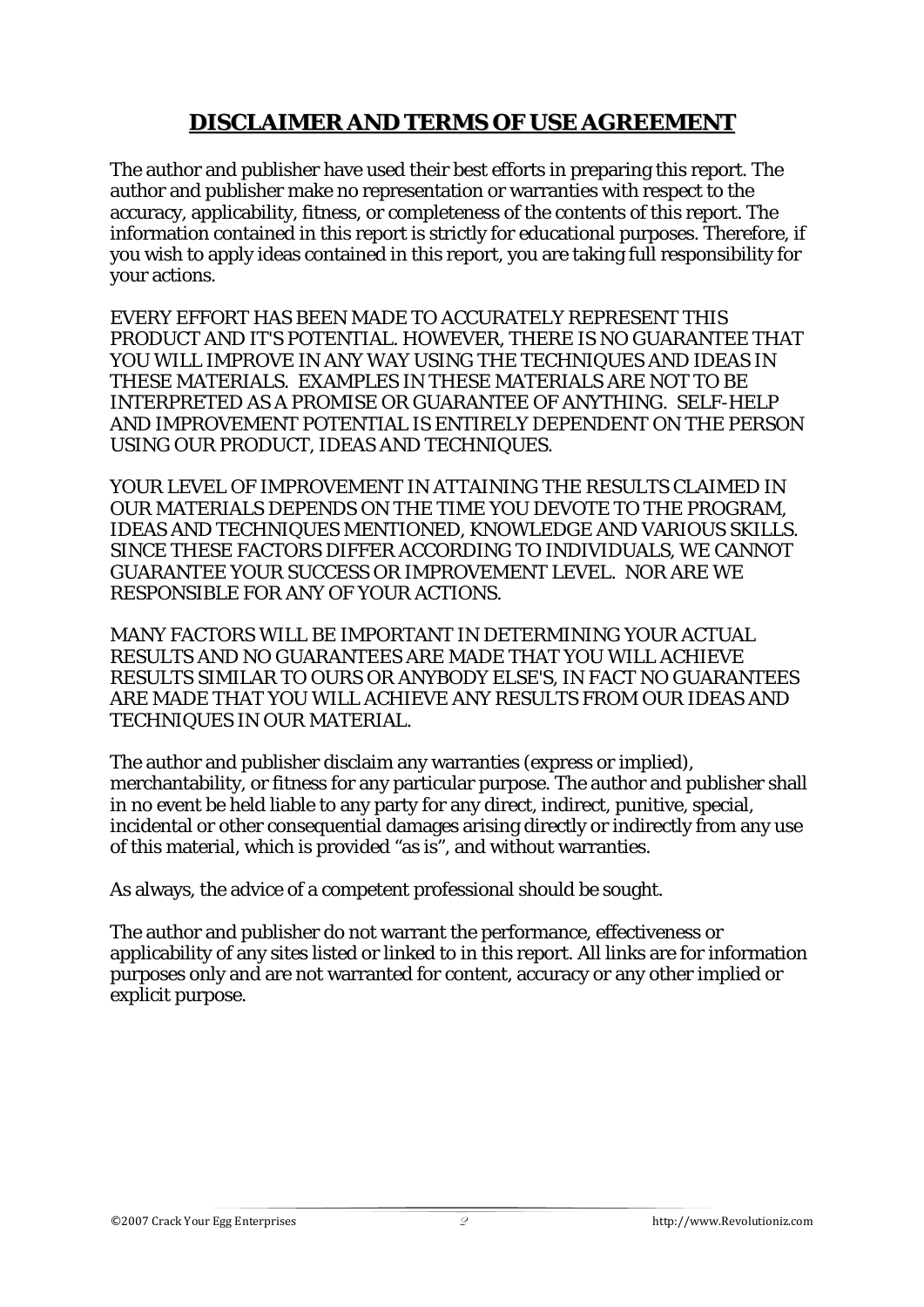Meady To Joim The Revolution?

There's a Revolution going on. A Revolution of people changing their lives into something that surpasses their imaginations. And these people are making the changes themselves, under their own control, and under their own conditions. They've started to live life on their own terms, not the terms that have been imposed on them for all their lives. The Revolution is changing the lives of people around the globe as you are reading this. And it's slowly turning into what could be the greatest Revolution in the history of mankind. More and more people that joined the Revolution are waking up to their power to 'attract', or rather *design, engineer* and create a life beyond what they ever dared to dream before.

Today, the Revolution is calling you. If you're ready to turn your life into something beyond what you've ever imagined possible in your dreams, then you're more than welcome to join. We're an underground Revolution working overtime to wake you up. This is your call to join and to wake up to the knowledge that can set you free, if only you decide to apply it. The choice is yours.

The Revolution is based on certain premises that most likely have been hidden for you for your entire life. If you truly knew the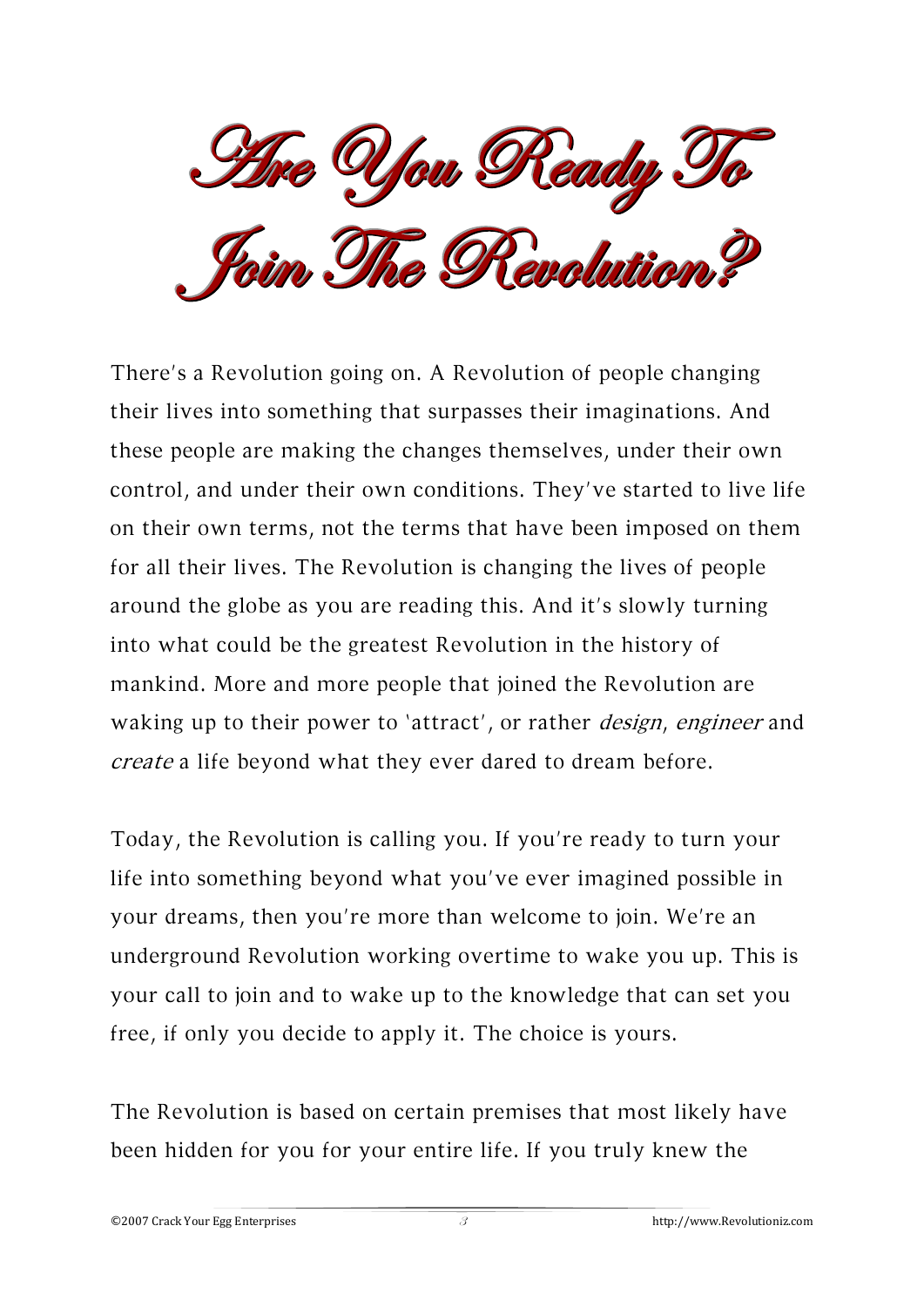details of this knowledge, you'd be living the life of your dreams already. If that's not the case, then you need the premises of the Revolution and their application details to create that life. And that's the exact reason why you got here. In this book, you've finally found your key to achieving your dreams and imaginations.

The time is right. You're ready. This is it. Don't waste another second, and start reading!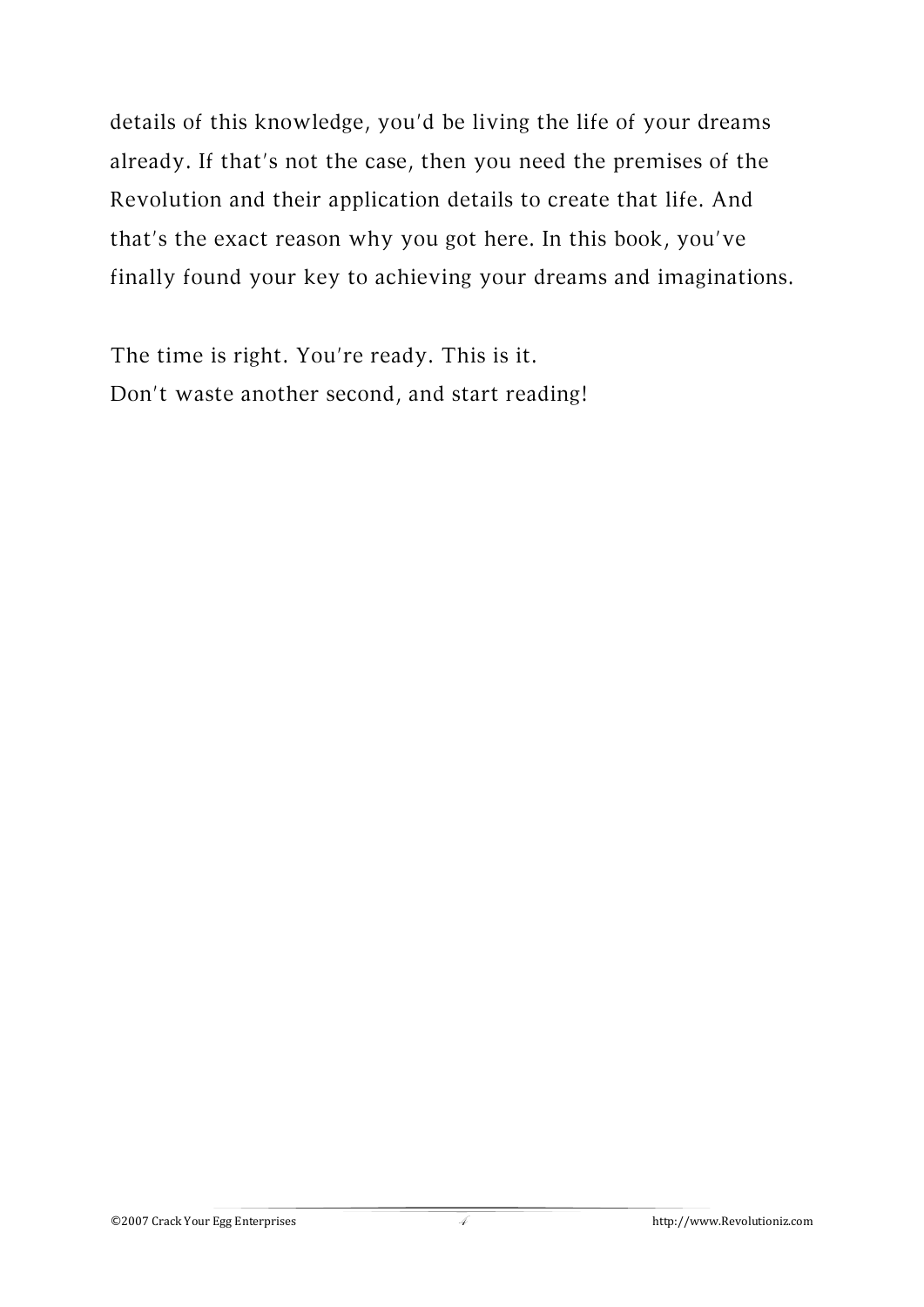Money Talks.

Above all things else, money may be the one thing that keeps most people's minds busy to an extent that no other thing in life equals, except maybe for love and the physical way in which we humans generally tend to express it.

When an arbitrary person would be asked what his or her greatest desire would be, chances are that he or she would answer with the expression of the wish to possess large amounts of money. When an arbitrary person would be asked about the one thing that lacks in his or her life, or the one thing in terms of which life falls short, the answer would generally be 'money'.

Yes, the age-old adage of 'money makes the world go round' has never been more appropriate than it is today. Or so it appears*…*

Despite the important role that money appears to play in our experience, few people are aware of the true nature of money. In fact, most people hardly know what money is to begin with. Consequently, most people have a very limited perception and conception of the money phenomenon. They think there is a limited supply of money in the world, which stems from their false belief in scarcity and lack.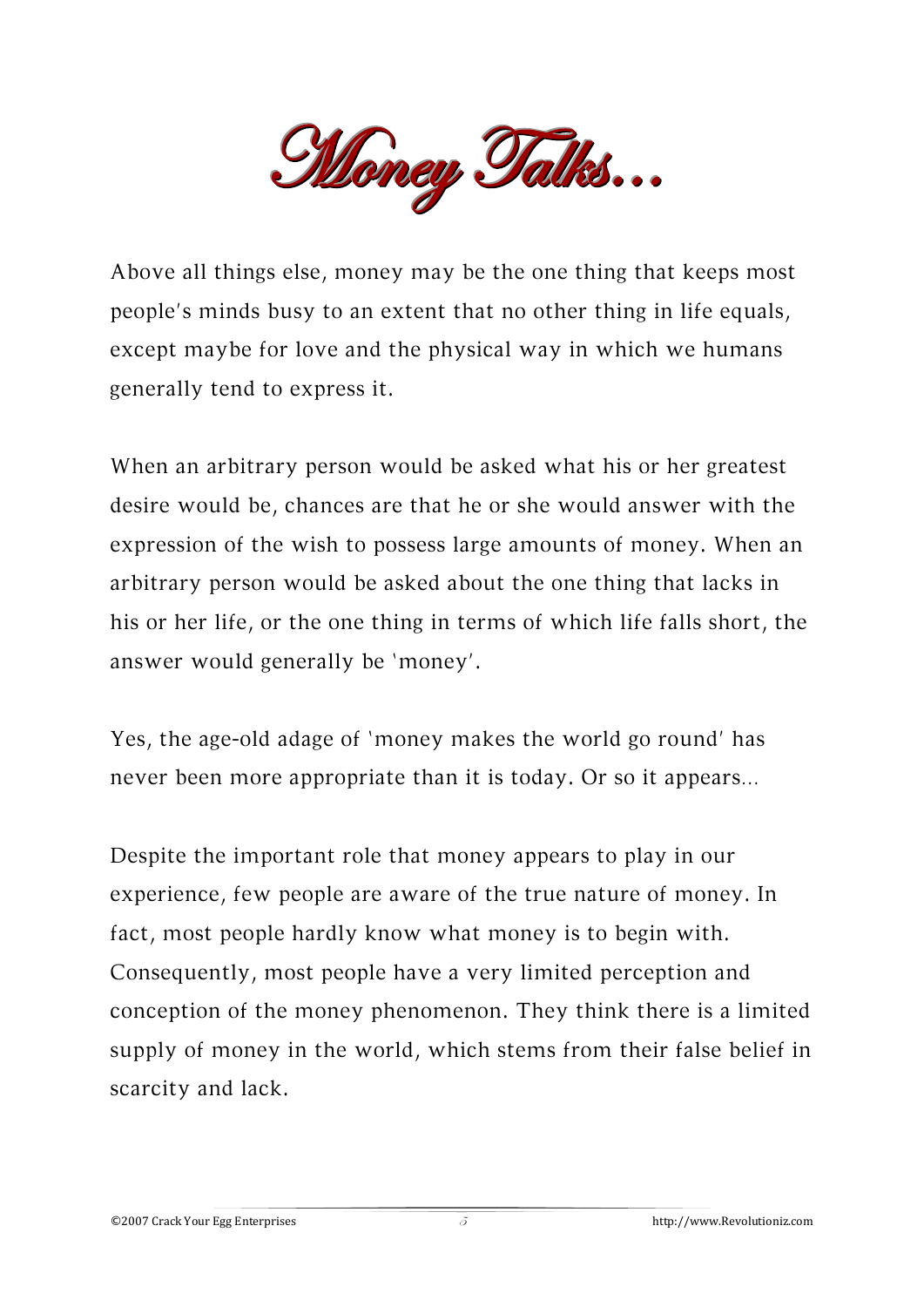The Special Revolution Manual that can be downloaded for free from http://www.Revolutioniz.com briefly and concisely put an end to all belief in scarcity and lack. It explained how scarcity and lack are merely illusions that stem from a limited perspective of reality. More details of this are to follow later on in your teachings.

For now it is important to realize that money is no exception to this. There cannot be a lack of money. And it is hardly a complex task to demonstrate this.

For this reason, we are going to dive into the true nature of money, and we are going to demonstrate that it is *absolutely impossible* that the supply of money in the world is limited. In other words, there cannot be a lack of money, and there is no other possibility than the supply of money being infinite.

Discovering the true nature of money is of utmost importance. In order to bring about the changes in your life that you desire, you must first manage to open your mind to a greater conception of possibility. Because by realizing deep inside that there is more than enough, or rather, an infinite amount of money available for anyone in the world, and thus that there is more than enough money waiting to be grabbed by you, you have set your first step in removing the potential barriers that block your ability to attract money into your life, or to 'attract' or create a more profound life experience..

Why?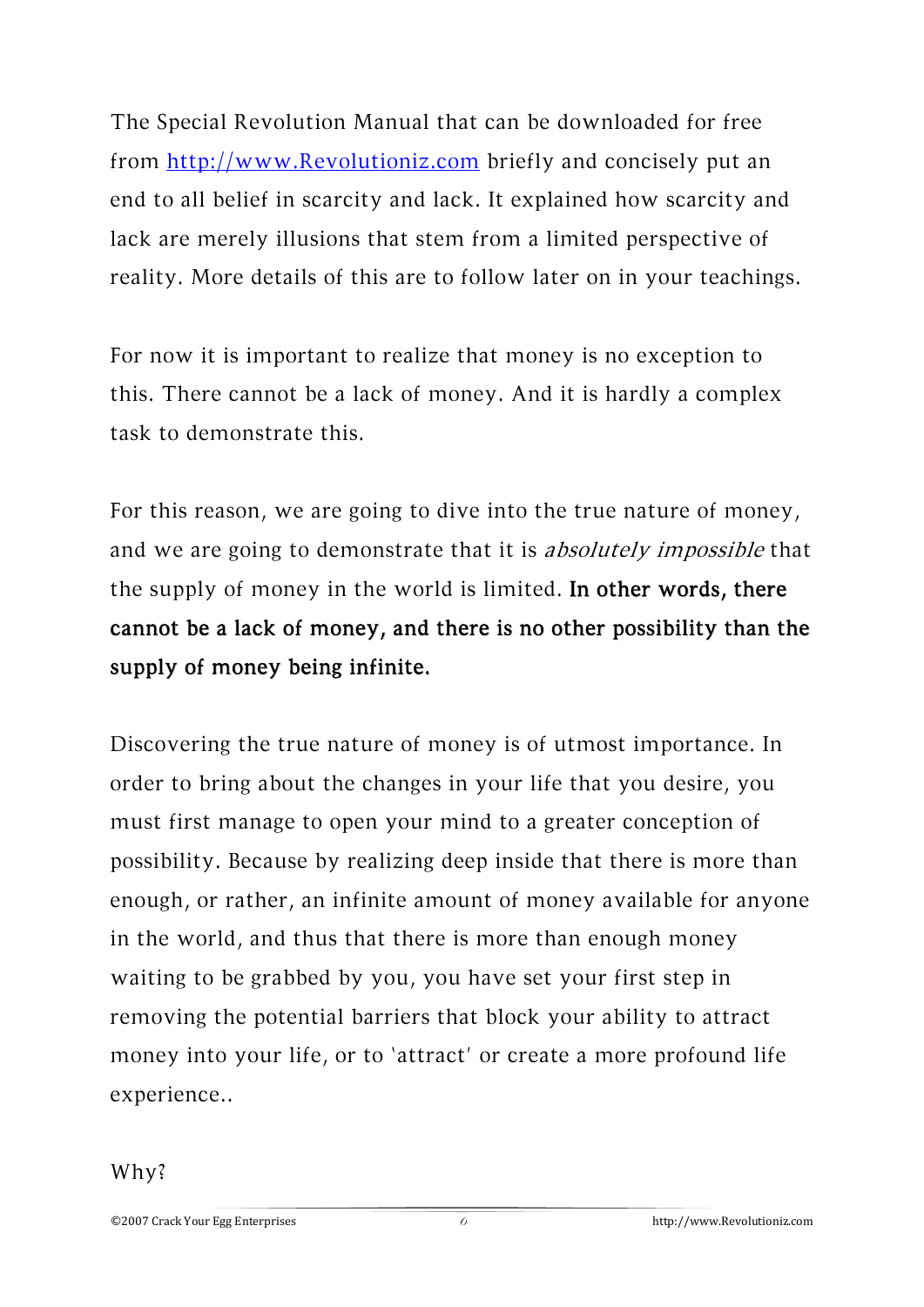Because when you think and feel that there is not enough, then that will be the reality you will create, that is why. You will create a reality in which there won't be enough. And when you realize that there is more than enough and that all you have to do is to tap into the infinity that you *know* deep inside to exist, then you will be playing an entirely different money game. That is the nature of your power.

But before we move on into shattering the myths into a thousand pieces, a short word of warning is in place. The Revolution is about the truth. Money is a delicate subject for most people. As a consequence, the truth about money can be blunt. You must be prepared for this. You may not like the truth as the veil is lifted on it for you for the first time. But it is the truth and especially the realization of the truth that can set you free from all your problems and issues.

There are enough untruths already that do not help you, but rather keep you stuck in the 'money prison'. These untruthful stories may sound much more appealing to you, perhaps much more appealing than what you are going to find in this book. However, do realize that it is not always 'fun' to be confronted with the truth at first. However, afterwards, after having faced the truth, you may have put it in perspective and you may thus have unlocked the door on your inherent capability of playing the 'money game' on *your own* terms, simply by realizing the way it is set up and your role in it.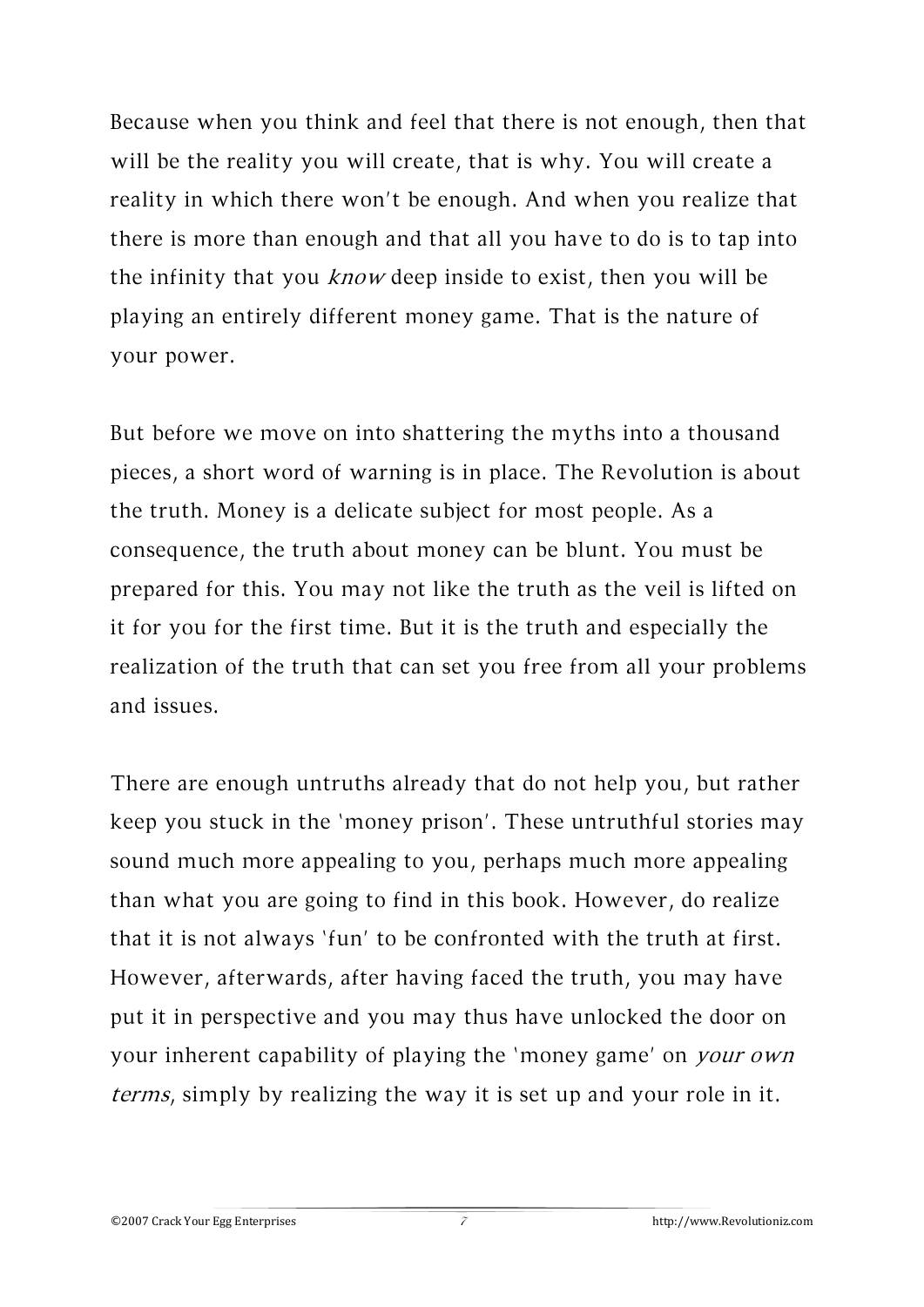If you think you cannot handle the truth, you'd better stop reading now. But you might as well face it now, since you got this far already. So now that we got all that out of the way and now that you are prepared to discover the true nature of money, let's crush all the myths of scarcity that surround it and shatter them into a thousand pieces.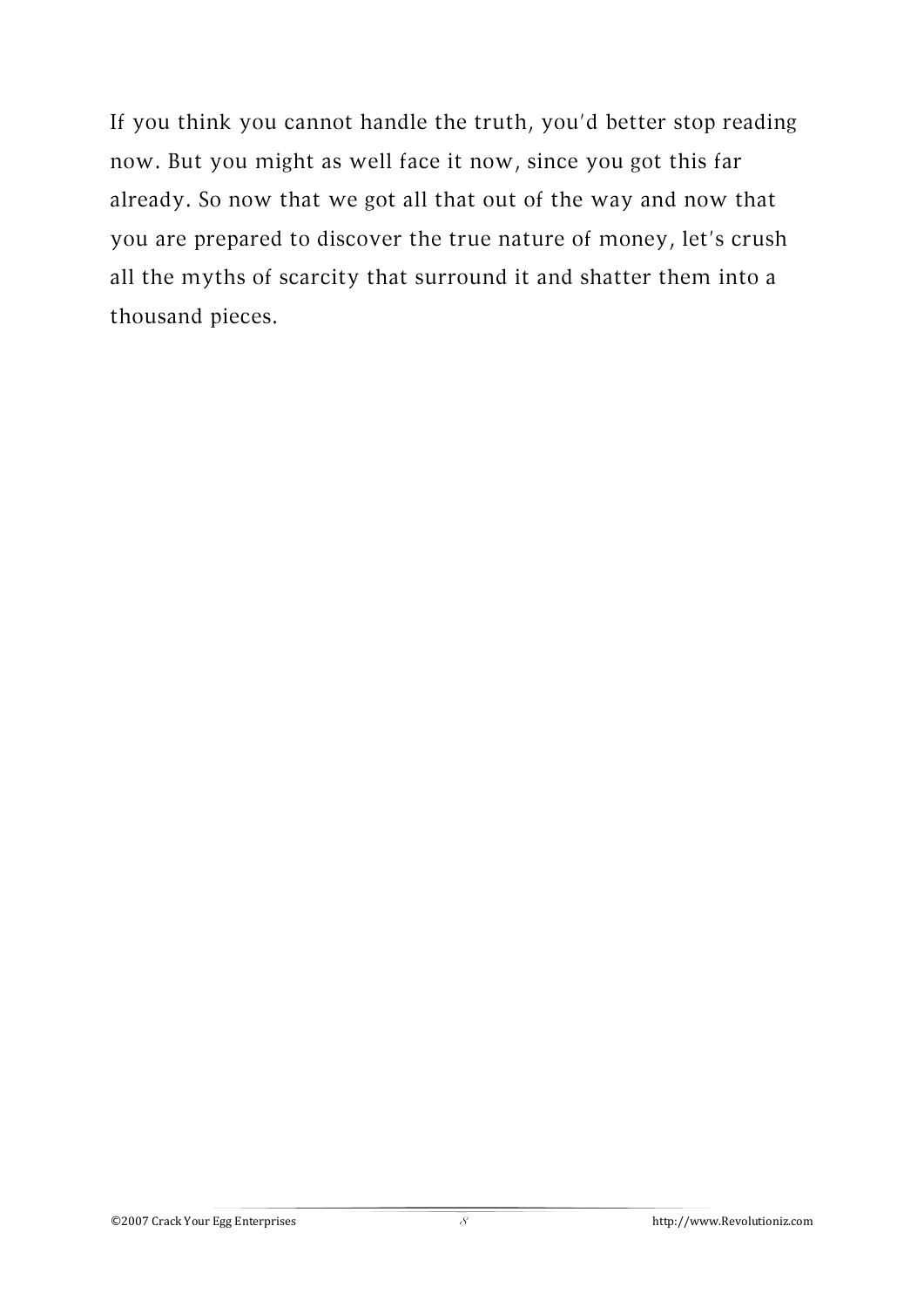

In order to come to good grips with the concept of money, you would be wise to scrutinize the origins of the money system or 'money game' that we are currently playing.

What is going to be described here is a shortened version of the way the modern money system came about and still functions today. The premises of this system stem from the ancient world of thousands of years ago, among which the ancient Babylonia and later in ancient Egypt and ancient Greece and Rome. These premises were transferred to medieval times, which is when the real foundation of 'modern banking' was laid.

In simplified terms, people in those times deposited their gold and silver with goldsmiths and in other places where it could be kept safe. In exchange, these people got a piece of paper, a certificate if you will, as proof of their deposit, which mentioned the amount of the deposit. In other words, this paper represented the value of the gold and silver that was deposited by these people.

As more and more people went about depositing their gold and silver, the 'safekeepers' realized that the gold and silver was there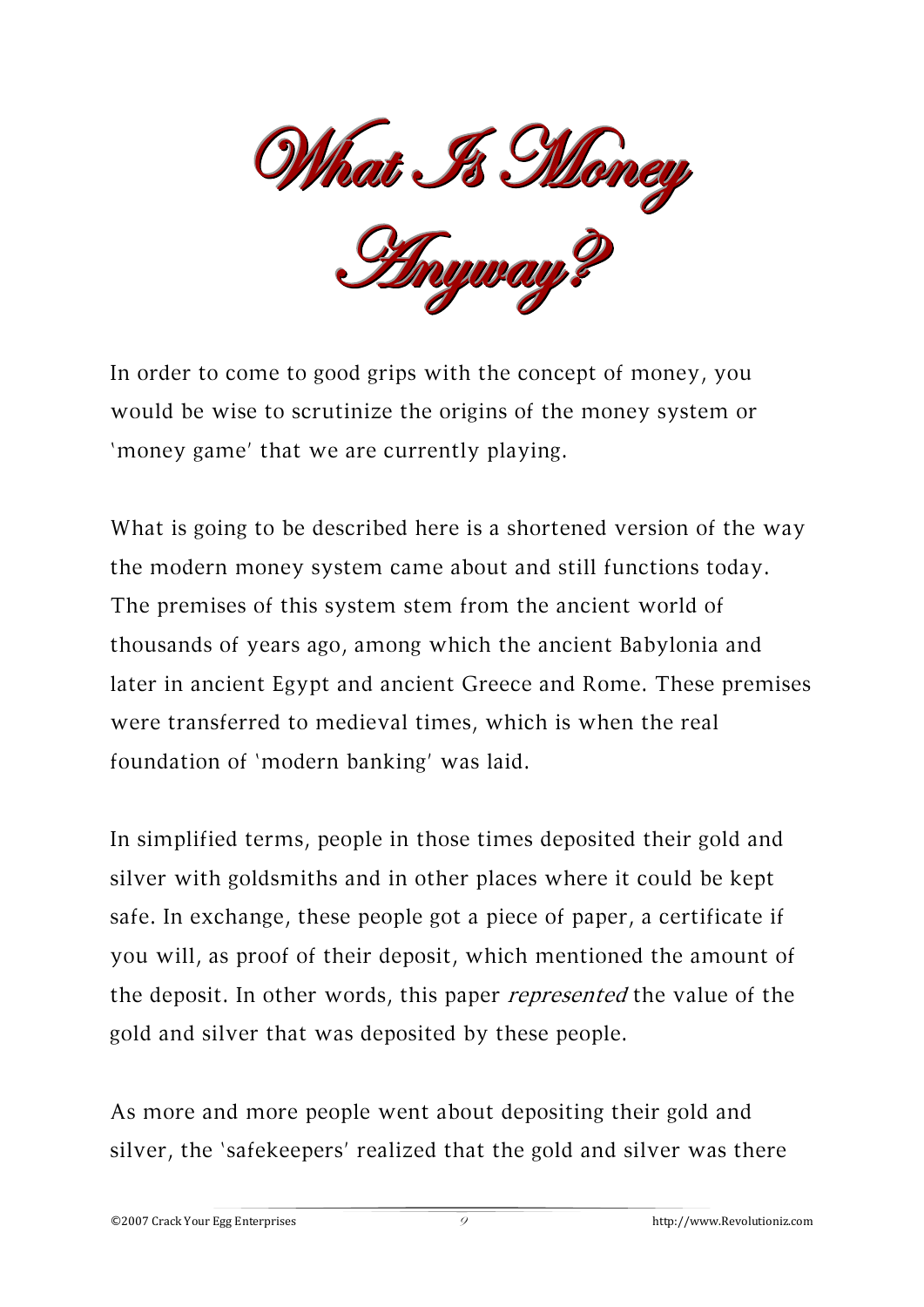practically all the time. People did not 'withdraw' their gold deposits very often. So the 'safekeepers' discovered that they could issue more of the papers that represented the gold.

In fact, since they knew that people would not come and pick up their gold, they could actually issue out papers representing *more* value than the value of the amount of gold and silver that was deposited to begin with! Take note that that is akin to saying that if I have \$10, I can lend much more than \$10!

*Let's clarify this. Think this over, because this is important.* 

*Let's say 100 people deposit their gold. Each of these 100 people deposits gold for a weight amount of 2 pounds. So in exchange for their deposit of 2 pounds of gold, all these people got their paper certificate representing this value. In the meantime, in total there was now a deposit of 100*  $x$  *2 lbs. = 200 lbs. of gold.* 

*Most people who deposited their gold were happy with this situation. They had their certificate, so they knew they could pick up their gold anytime they needed it. They thought they might as well leave the gold there. After all, why give yourself a hard time carrying the gold with you all the time? It's safe over there, so everything's fine.* 

*And for example, when they would go buying something, like a horse, they wouldn't necessarily have to give the horse salesman gold. They could just give them the paper certificate that represented the value of the gold. The salesman could then go to the gold deposit ('bank') and*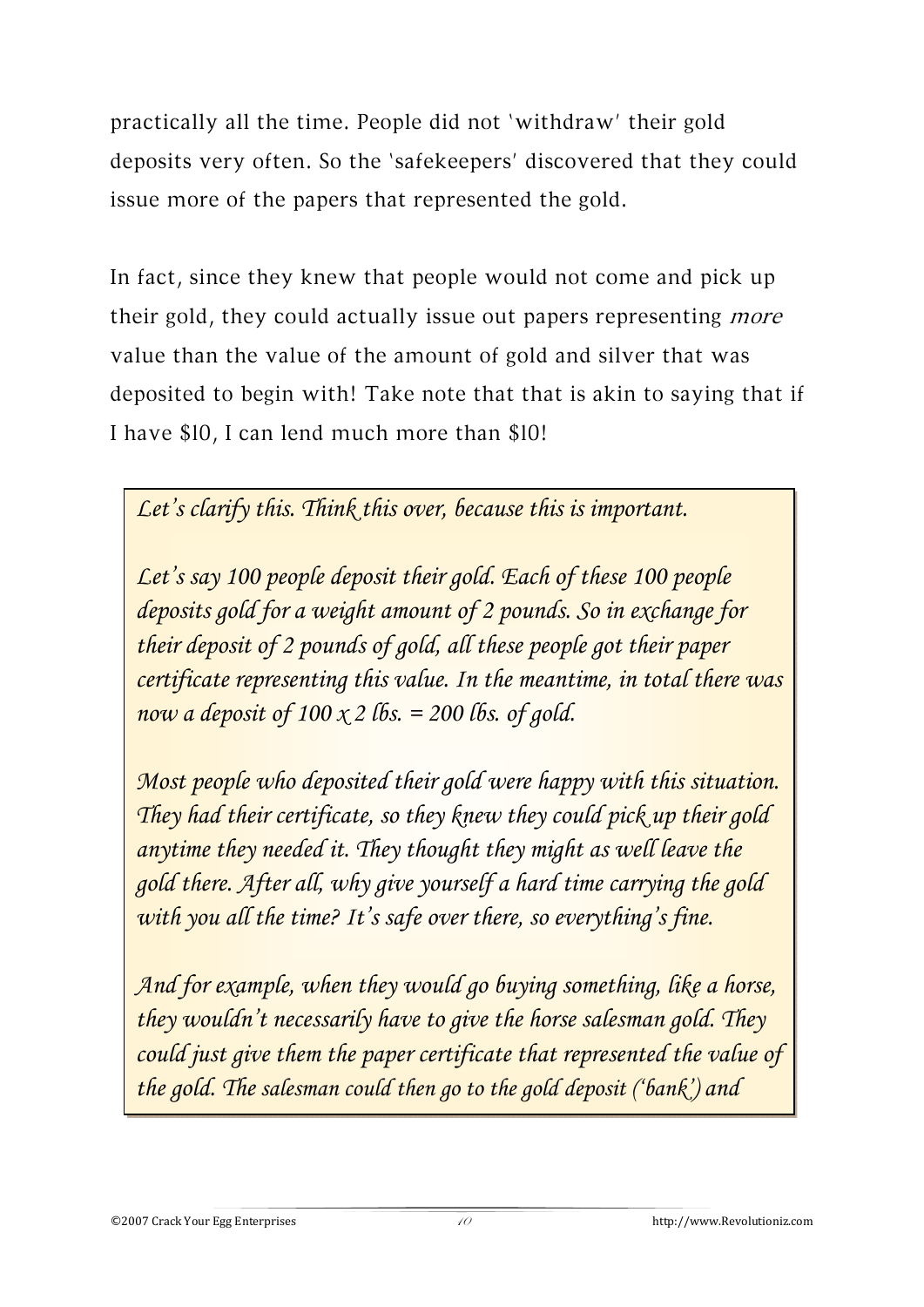*cash the certificate to acquire the amount of gold it represented. But he could also just keep the certificate to pass it on to another person when he would buy something from that person. Much easier way of exchange, right?* 

*After all, why go through all the trouble withdrawing the gold and then give it to the sales person, who would then probably deposit it in exchange for another certificate?* 

*And that's what that person would think too. Why would you carry around all the gold? You could pick it up anytime you needed it by turning in the paper certificate. But when you wanted to buy something, a cow for instance, and the cow cost 2 pounds of gold, why would you go pick up the gold first? You could just give the paper certificate representing 2 pounds of gold to the farmer who sold the cow, and then the farmer could go pick up the gold himself.* 

*But of course, he would just go about exchanging his paper certificate as well, because that was much easier than picking up and carrying the gold every time.* 

*Similarly, at market fairs, there were 'money changers' who basically did the same thing. They collected gold and silver coins from people, and gave them documents (paper certificates) that could be cashed for gold and silver coints at other fairs. However, it was much easier to just exchange the paper certificates than to first cash in the papers, pick up the coins and then give them to someone else that would then deposit their coins and exchange them for paper certificates themselves anyway.*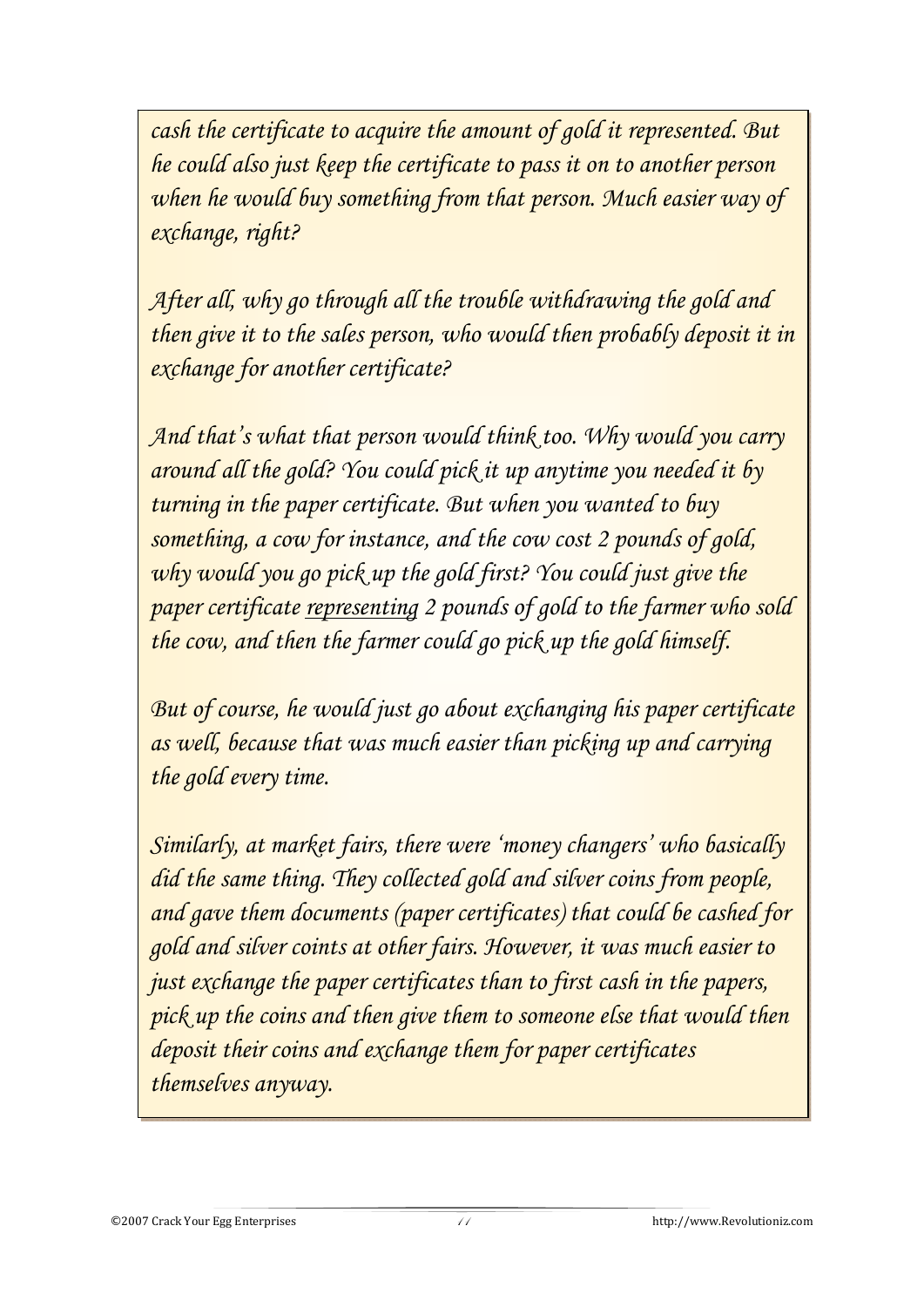*So, the point is that the majority of the gold or coins were never withdrawn. They just kept lying there with the 'safekeepers', such as goldsmiths and money changers. Consequently, after a while the 'safekeepers' realized that they could set up a scheme to provide against a rainy day, if not much more than that. Here's what they came up with…* 

*For example, they had 200 lbs. of gold deposited from the 100 people that each deposited 2 pounds of gold. But 90 of those 100 people would never come and pick up their gold. They just went by exchanging their paper certificates, because they considered that to be much more convenient. The other 10 people sometimes withdrew their gold, probably because they liked to touch it or for some other reason.* 

*But here's the kicker of the scheme these 'safekeepers' came up with. Because what does this all mean? It means that for most of the time, the gold of those 90 people that never picked it up was just lying there. It wasn't withdrawn, not once. This means that for most of the time, 90*  $\times$  *2 lbs. = 180 lbs. of gold was just lying there, and nothing happened with it. The other mere 20 lbs. of gold were withdrawn now and then, but that was only a minor proportion of the total amount of gold.* 

*So because those 180 lbs. of gold were just lying there, the 'safekeepers' realized that they might as well give out more of those paper certificates to people who were in need of gold but were short on it. Basically, these 'people in need' would borrow a certain amount of 'gold value' in the form of paper certificates (not the gold itself). They could then pay whatever they intended to buy with their certificate, and the salesman could then come and pick up the amount of gold that was specified on the paper when he would need it*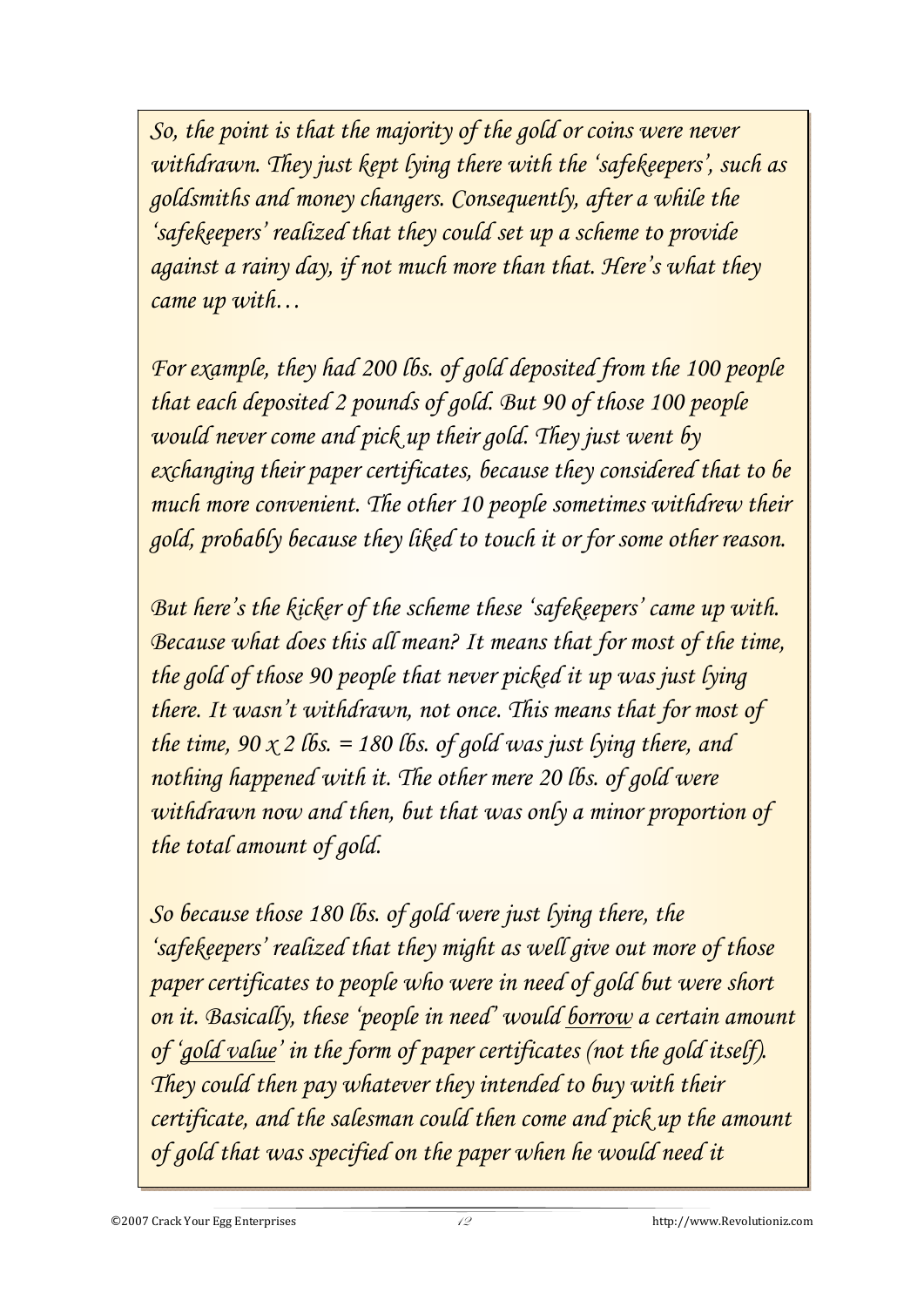*himself. (But again, he probably wouldn't, since the paper exchange was much more convenient. And in case a person would decide towithdraw some gold, there would always be more than enough there, because most people never ever withdrew their gold.)* 

*And in addition, in exchange for allowing those people to borrow a paper certificate that represented a certain gold value, the 'safekeepers' would charge interest on the 'loan', which meant that eventually they would end up with even more gold than they had in the first place. Or if the person couldn't repay his debt, they would be repaid with other material stuff that they would simply take over from them to compensate for the debt.* 

*So what these 'safekeepers' discovered, was that for every pound of gold they had lying there deposited, they could issue paper certificates for about 10 times the value of the gold lying there. After all, few people would ever come to pick up their gold. So there was always much more gold than they ever needed to provide for the withdrawals of those few persons that did come to collect their gold. And so after providing for such withdrawals, there would still be more than enough gold lying there. And moreover, by playing their scheme of charging interest on the 'value' they lent out, they would be able to provide against a rainy day by ending up with even more gold or material stuff than they had to begin with.* 

*Now if I have \$10, then I can lend you \$10. But what these people discovered, is that basically for every \$10 dollars in gold they had, they could issue paper certificates representing a value of \$100 of gold. In other words, they would issue loans of which the total value would exceed their gold reserves by far. They could lend much more than they had.*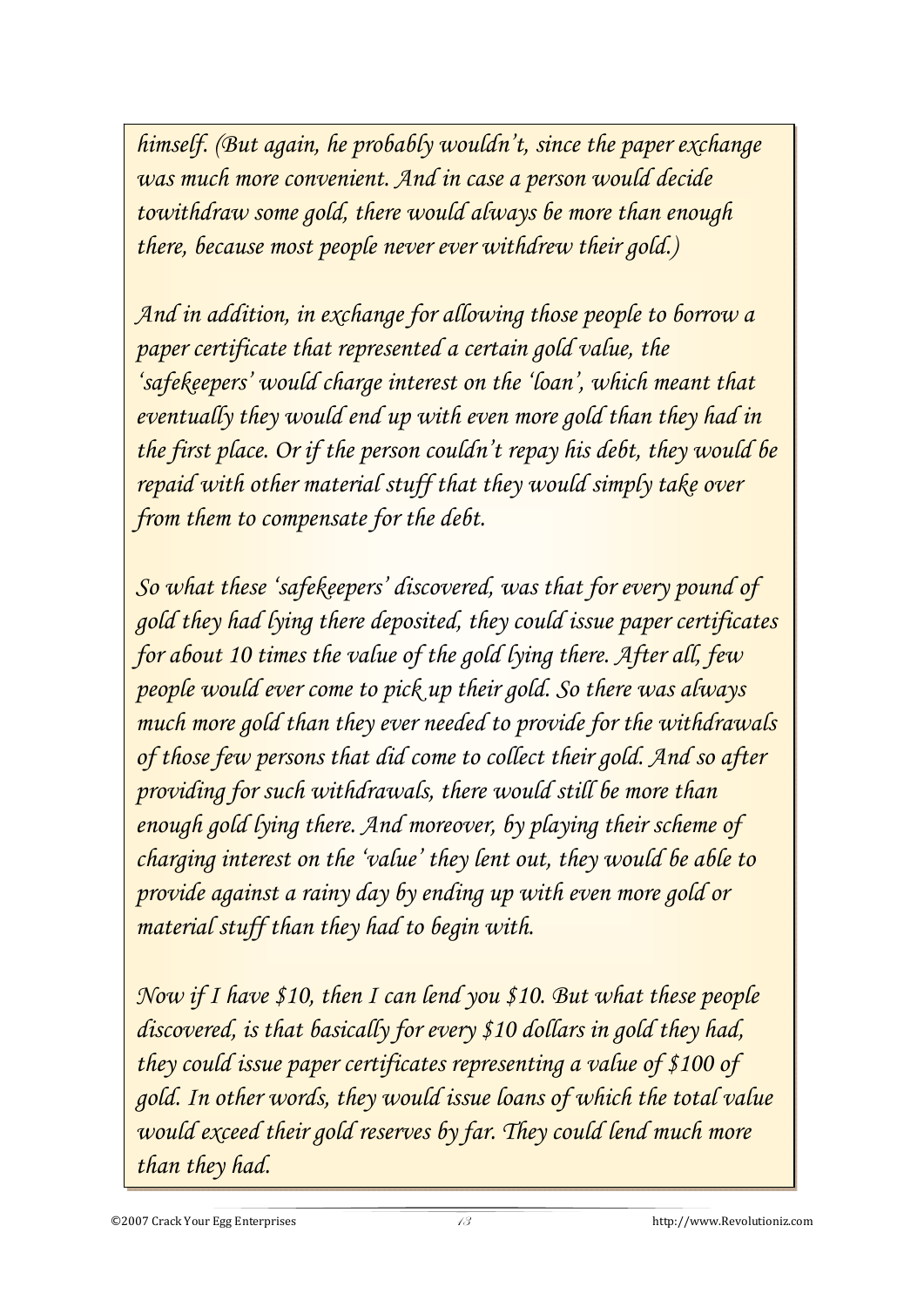*This principle still counts in modern times. It is called 'fractional reserve banking'. But the modern 'money game' has taken fractional reserve banking to an entirely new level, which you'll learn about soon.* 

Now, the important thing to pick up from this, is that the paper certificates represent what we call 'money'. In addition, what is important, is that these paper certificates had no *inherent* value. They were just pieces of paper. How would you estimate the value of a piece of paper? You would probably be hard-pressed merely giving a dime for it. So it is not about the paper. It is about the value that these pieces of paper *represented*. In other words, it is about the belief and confidence that people like you and me had in what those pieces of paper represented.

Above all, whatis even more important to realize is that these 'safekeepers' issued loans for much more value than what they had in their possession. As explained, they issued loans that when added up together would exceed the total value of their gold reserves by far! But still, the people would *believe* in the value of those paper certificates, because they thought that by turning them in, they could collect the amount of gold these papers represented and thus acquire the material that they valued (the gold).

But in case every single person would go turn in their paper certificates to collect their gold, the gold reserves deposited would not be sufficient by far to cover all the withdrawal requests. This was simply because all paper certificates that were in circulation added up to a much greater value than the total amount of gold that was supposed to back the paper certificates up. Too many loans were issued for that. However, because those 'safekeepers' realized that that it would never happen that all people would come to 'cash' all the paper certificates in circulation, they were able to put this scheme in practice.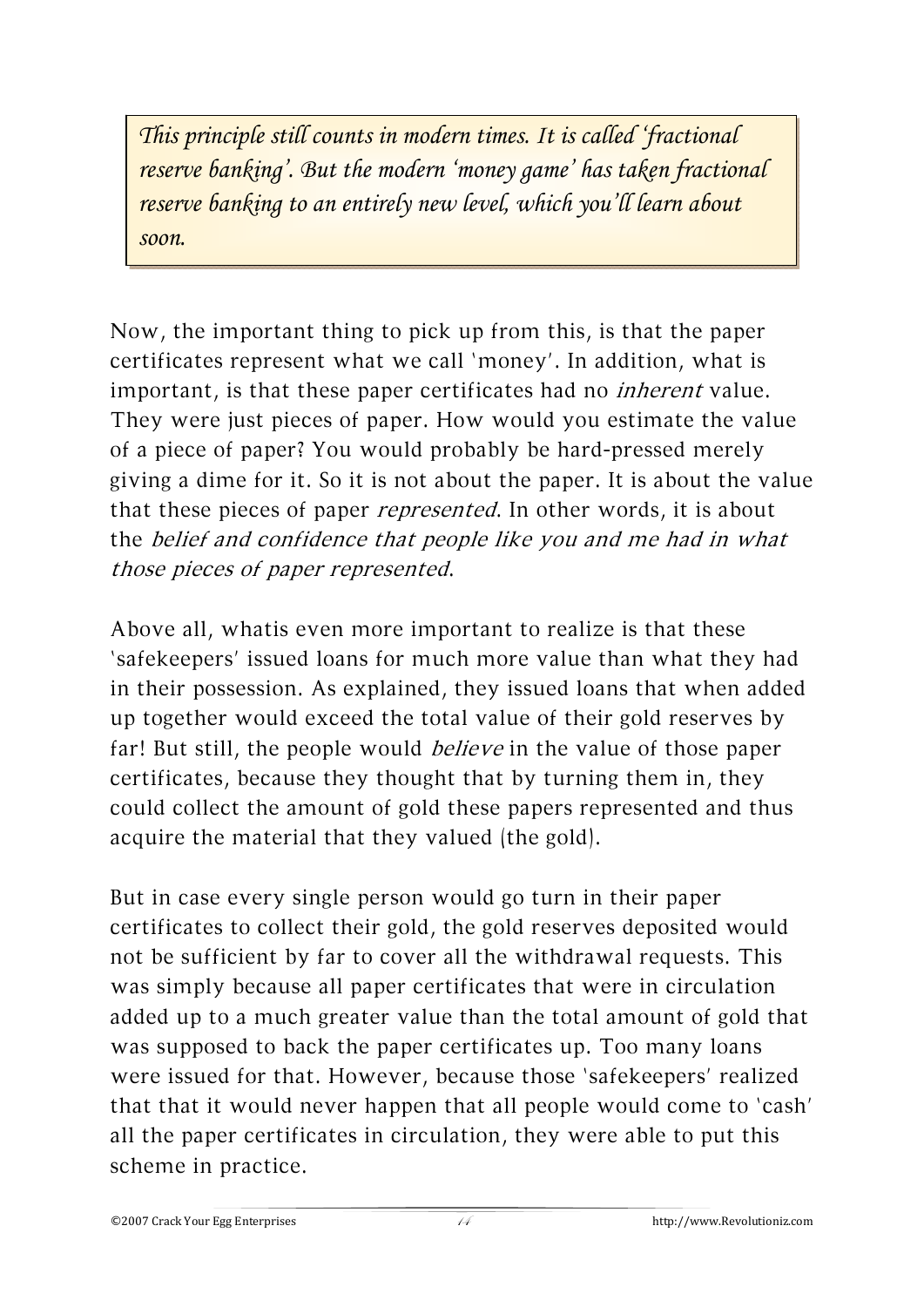So basically, although most of these paper certificates that were in circulation were not backed up by gold reserves because there simply was not enough gold to back up all the paper certificates that had been issued, these 'safekeepers' could go on and on issuing paper certificates for loans. These paper certificates represent what we call 'money'. So in other words, what these 'safekeepers' did, was to create money out of thin air by simply writing out a paper certificate that could not be physically backed up by gold.

They created money out of thin air and played a confidence trick. And that is what money became*…* Our confidence or belief in the value of something that is not there in 'physical' reality.

But there is even more*…*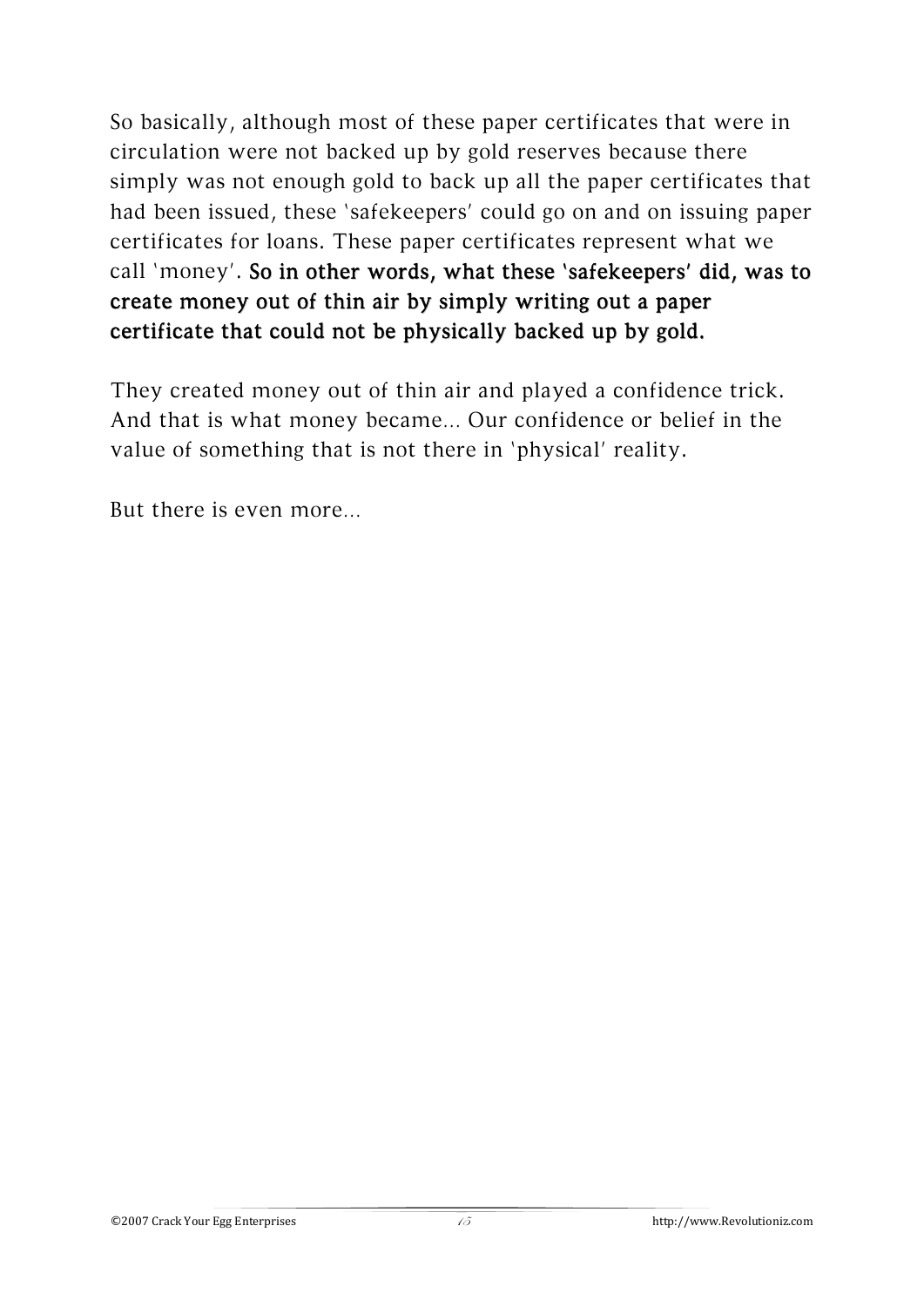Mhat Money Really A.

'Fractional reserve banking', as explained in the previous chapter, has been taken to an entirely new level in our modern days.

First of all, the whole phenomenon of the 'money game' has become much more widespread over the years. In other words, much more 'money' has come in circulation, as the whole world started playing the game and as the population grew. This means that generally speaking, many more loans have been issued, exceeding the value of the gold in existence to even greater extents than in the days that the scheme began, simply because of the scale increase.

And in addition to that, the whole concept of 'money' has become much more virtual, and is still becoming increasingly virtual today. Today, we are often not even paying for things with 'money' anymore. We are paying for things with 'virtual credits'. We have financial transactions that take place fully electronically. There is less and less 'physical money' involved. So what is happening, is that we are increasingly transferring credits that we cannot touch physically, which represent 'money' that has no inherent value other than the value of the pieces of paper and pieces of metal (coins), which actually represents something that does not really exist in 'physical reality' to begin with!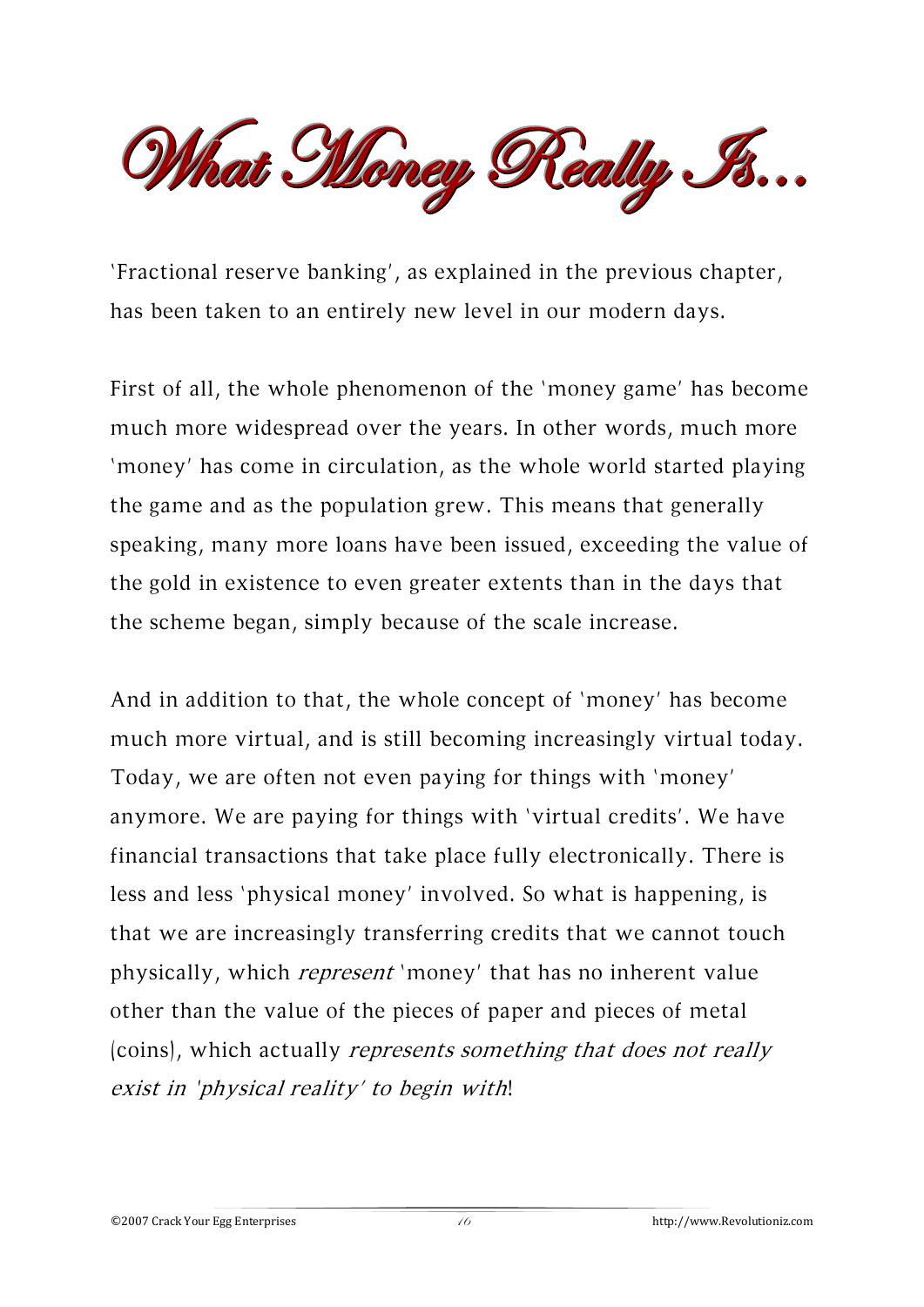*For example, people go to the bank for a loan, or a mortgage, or for things alike. But when the loan is granted, the bank doesn't print new bank note. Not a single new coin is struck.* 

*Instead, the bank types in a number on a computer. Let's say you're granted a loan for \$10.000,-. The bank simply types in a number of 10.000 credits, which suddenly appear on your bank account. Not a single bank note has been printed, nor has a single coin been struck. 10.000 new 'virtual credits' (dollars) have just come in circulation. 10.000 new 'virtual credits' (dollars) have just been created out of thin air. The bank lent you something it didn't have in the first place.* 

*This is the way in which the total amount of money in circulation represents a value that is much greater than the amount of gold that is supposed to back it up.* 

How about that? Did you ever realize that?

So what does this all mean?

It means that 'money' itself is not real in the general sense that we interpret the meaning of 'real'. What we call 'money' is nothing but our belief in the value that it represents.

Even when we talk about gold, the material that is supposed to back up all the money in circulation (which it does not manage to by far), why do we deem gold to be valuable? Because it looks so nice? Who decided that gold has more value than iron, for instance, or any other material for that matter?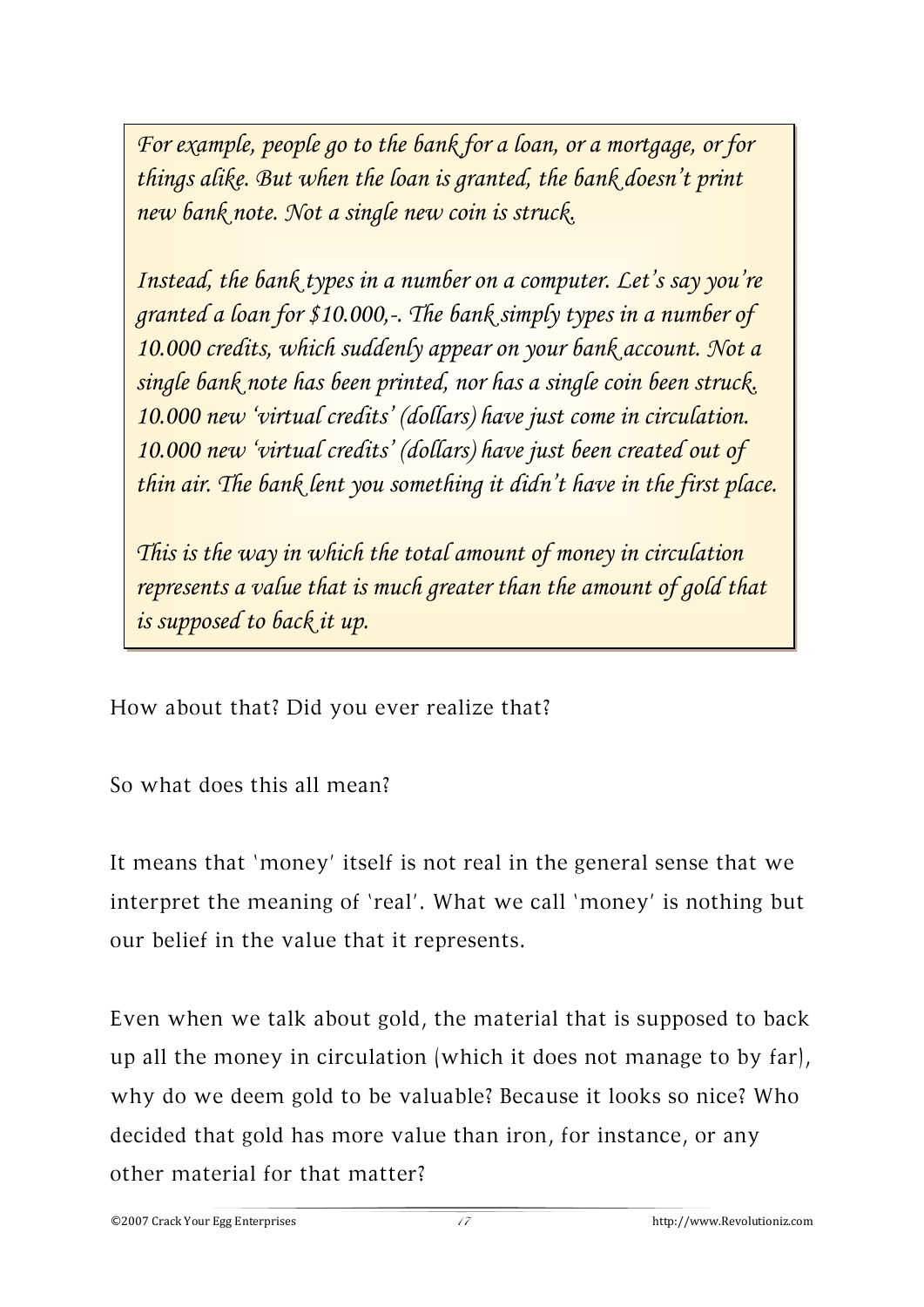You see, it is strictly a matter of our *belief* in the value of something that does the trick.

So because 'money' or 'credits' do not exist but are considered to have a value simply due to the collective *belief* of us people that it has, what is money really?

Here is your answer*…*

Money is a form of energy. It is a *belief*, a *feeling*, an *energy*. And once you realize that, it requires a whole new and different angle of approach and treatment in your life. This will be the subject of the next chapter.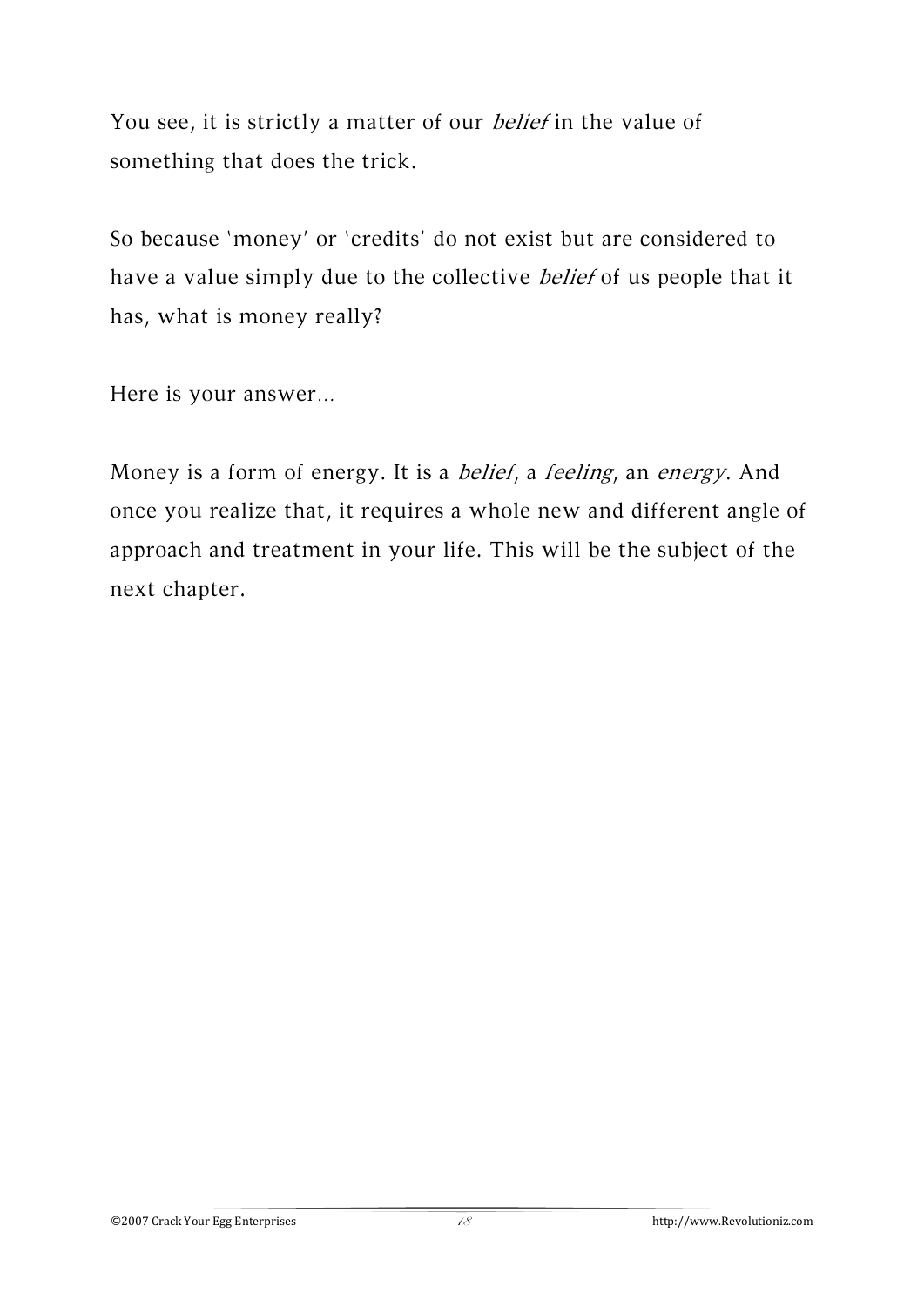Revolutionary Approach **Te Money** 

There are two different ways in which the concept of 'money' can be approached:

### Money as an end:

In this approach, the idea is that that money is what should be pursued. It's the end objective of effort. In this approach, money can be accumulated and it can be immobilized. And immobilization implies uneven distribution, which means that the money will accumulate heavier for some (the rich) and will be scarce and sparse for others (the poor) as a consequence. This is the case, because in this approach there is a limited supply of money. Therefore, the end objective should be to accumulate as much as possible, as this will supposedly provide for 'security' and 'financial independence'.

#### Money as a means:

In this approach, the idea is that money is the means towards the end objective of experiencing something, simply for the feelings of excitement and happiness that come with the experience. Money itself is not the end objective, but rather are the things that money can buy. Money is merely the means of exchange in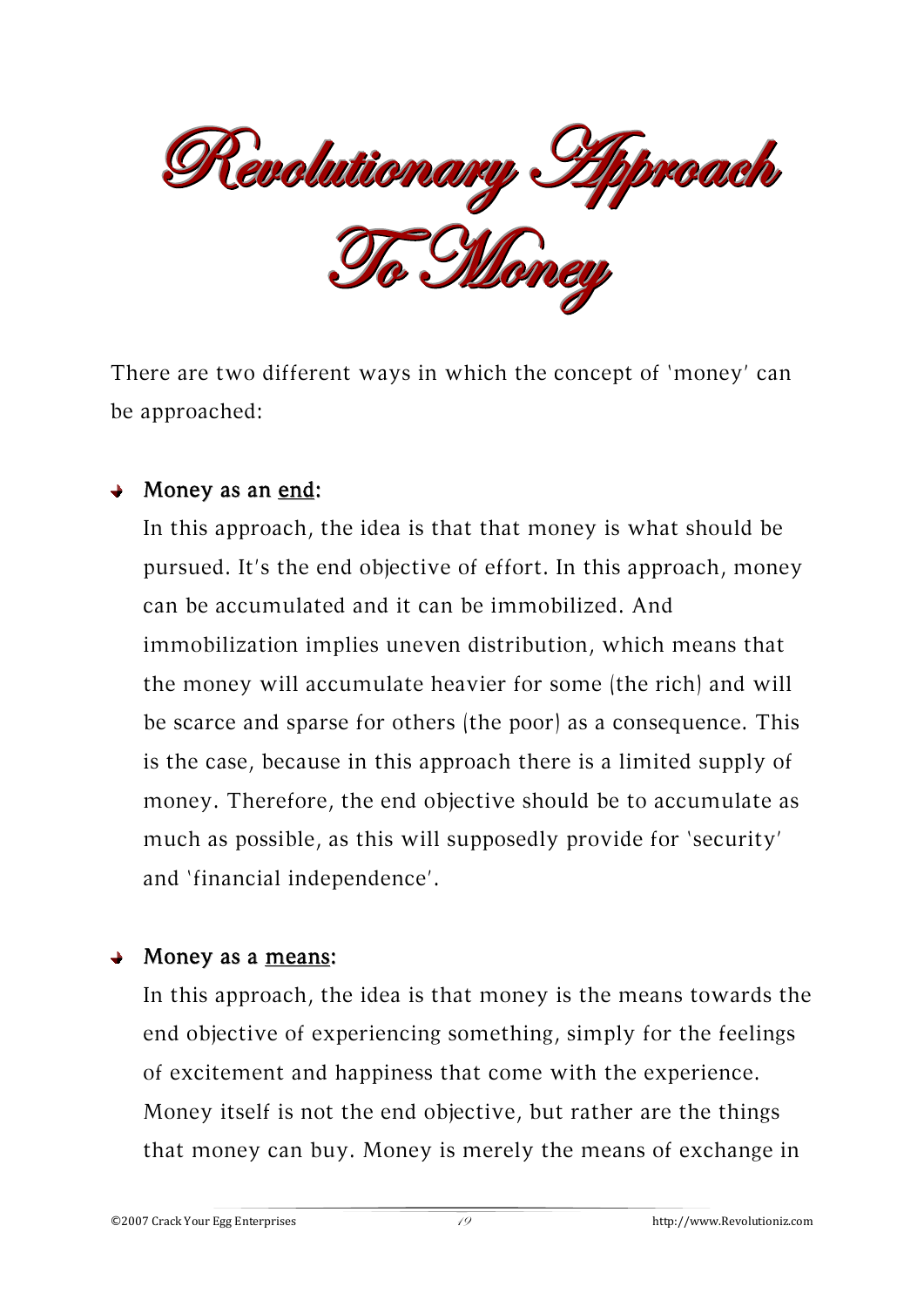buying or selling goods and/or services that can bring the experience of desire. In this approach, money does not accumulate, but circulate.

By far, most people approach money as an end. As discussed in the opening chapter on called 'Money Talks', most people pursue money like it is the ultimate objective of all effort, the main purpose being to accumulate it. The reason for this, is that they think that possessing a large accumulation of money will provide them with a sense of 'security' and 'financial independence', because they think there is a limited supply of money, and they'd better make sure they have a significant proportion of it.

Once again, it is the feelings associated with money that are important. People aim to accumulate money because they long for feelings of 'security' and 'financial independence'. Once again, the money issue becomes a matter of feelings and belief, which, as we established, is the nature of money itself. It is all energy.

So let's scrutinize what these feelings of 'needing to pursue money due to needing security and financial independence' imply. They imply that currently, deep inside, you do not feel 'secure'. The Special Revolution Manual that can be downloaded for free from http://www.Revolutioniz.com briefly explained the importance of the Law of Gratitude in setting the stage for the Law of Attraction to work. By not feeling secure deep inside, you are indirectly expressing your feelings of not being grateful with your current situation. You learned that your deepest feelings and emotions are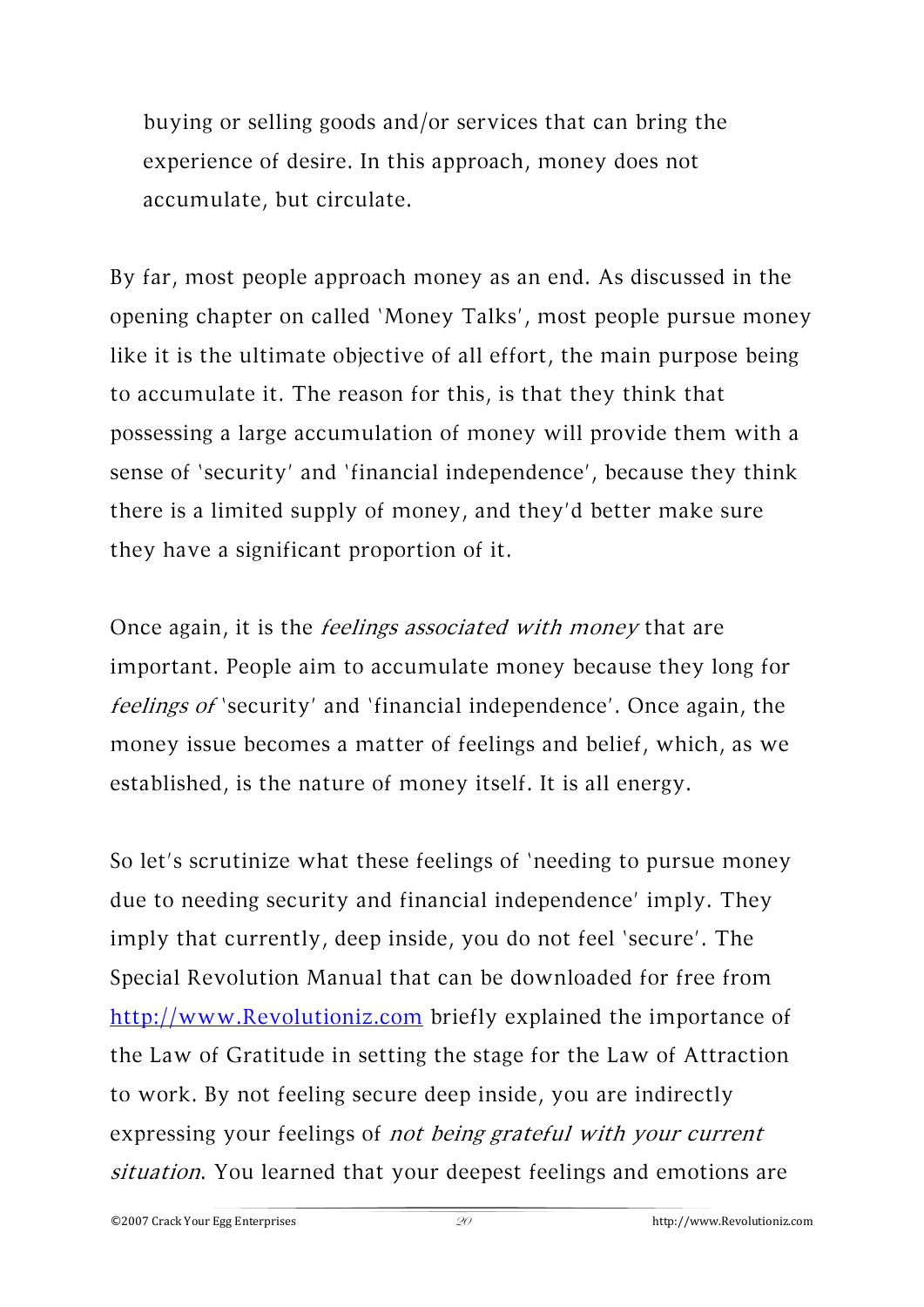predominant in determining the kinds of vibrations that you send out. And these vibrations, through the process of 'vibrational magnetism' as explained in basic terms by the Law of Vibration, determine what you attract .And the Law of Attraction dictates that you attract vibrations which are like the ones you send out. Thus, what you send out are vibrations of lack and scarcity, and thus what you will manifest will be lack and scarcity, in this context in terms of money.

It is therefore that money cannot be approached as an end. And to tell the truth, money is not what you want. And here is why*…*

*Because money cannot be approached as an end, money is nothing but a 'con goal'. This perhaps the most crucial problem of most modern goal-setting approaches as instructed in many self-improvement programs. You're often instructed to make financial goals, goals about money. Quite often, if not all the time, people set a goal for certain amounts of money, or at least for 'financial security'. Of course, that's what you're inclined to do. The worship of money prevails in the world. Everyone wants money. Right? Wrong. Let me explain.* 

*Here are the problems with treating money as a goal.* 

*First of all, 'financial security' has nothing concrete to itself. It's an entirely abstract goal. What is 'financial security' in the first place? What does it mean? \$2.000.000 in the bank? \$4.000.000 in the bank? Do you even know?* 

© 2007 Crack Your Egg Enterprises  $P$   $P$  http://www.Revolutioniz.com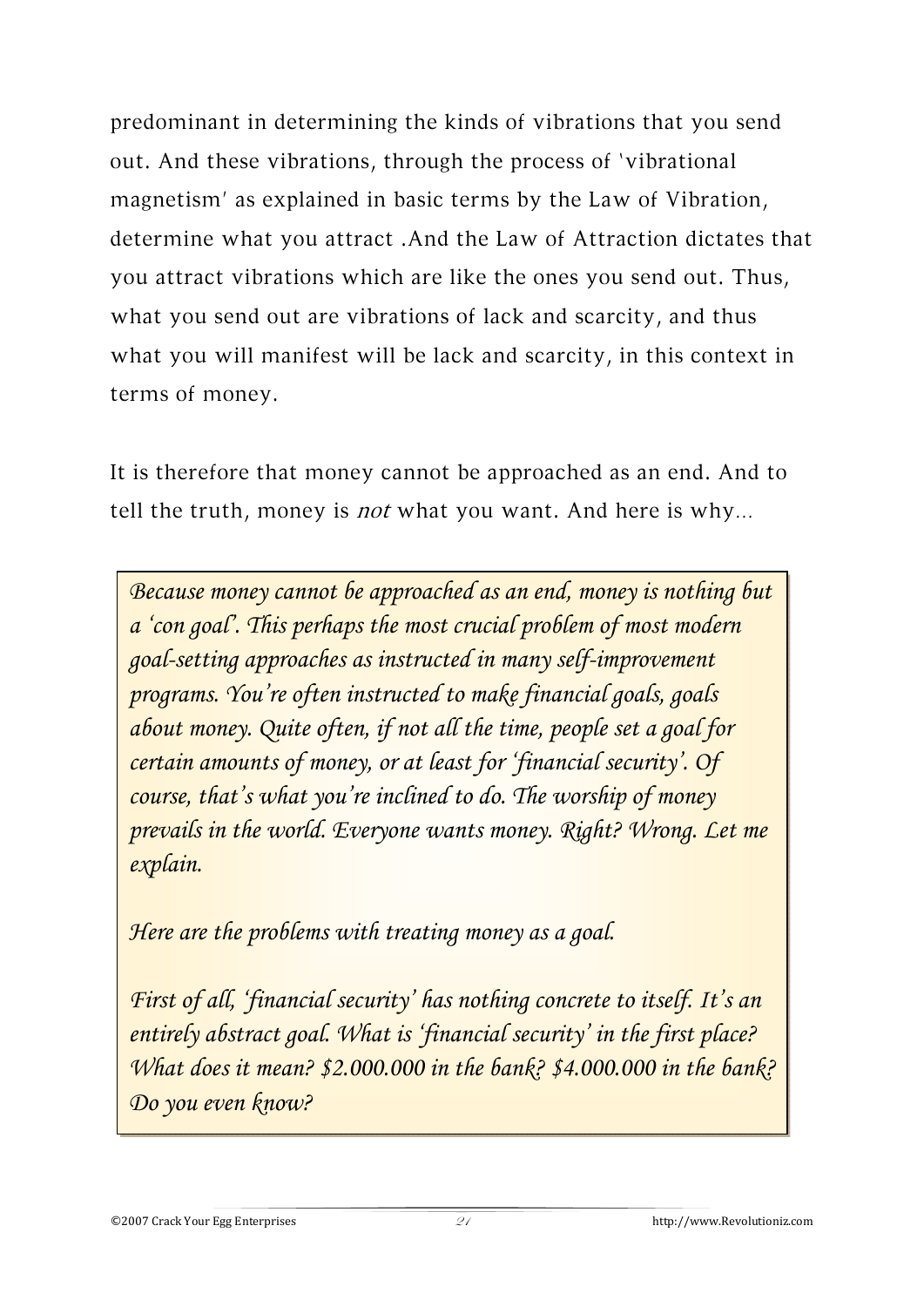*Here's the true catch. Money is not what you want, because it's not about the money you have in the bank. It's about the things that money can buy. You want to acquire things, in order to own them and have them at your disposal, in order to enjoy the experience they give you. For example, you want a car to enjoy the experience of driving it. You want a plasma TV with home cinema set for the cinema-like exhilarating experience of watching movies on it. You want to be able to travel the world, simply for the 'experience' of experiencing things, seeing things, learning things, meeting people.* 

*I'm just giving you a few examples. But do realize that it's the experience that gives you satisfaction. Not the money. The money merely has the potential to buy the experience.* 

*Because money is associated merely with feelings and beliefs (or maybe, because money itself is your belief in the fact that it has any value), money is nothing but an energy. But money is a special kind of energy.* 

*If money were a subject that would be studied in the science of physics, it would be dubbed a form of 'potential energy'. For example, when you stretch a piece of rubber band, you force it to build up potential energy. As long as you don't release the rubber band, the potential energy is stored in the band. But as soon as you release the rubber band, it will suddenly dart off. What happened, is that the potential energy that you forced it to build up by stretching the rubber band, was transformed into kinetic energy (movement).* 

*In a similar way, money is a form of potential energy as well. You can have a lot of money in the bank, but if it comes with being stuck in a prison or on a desert island which you can't get away from and*

© 2007 Crack Your Egg Enterprises  $\mathscr{Q}$  example the http://www.Revolutioniz.com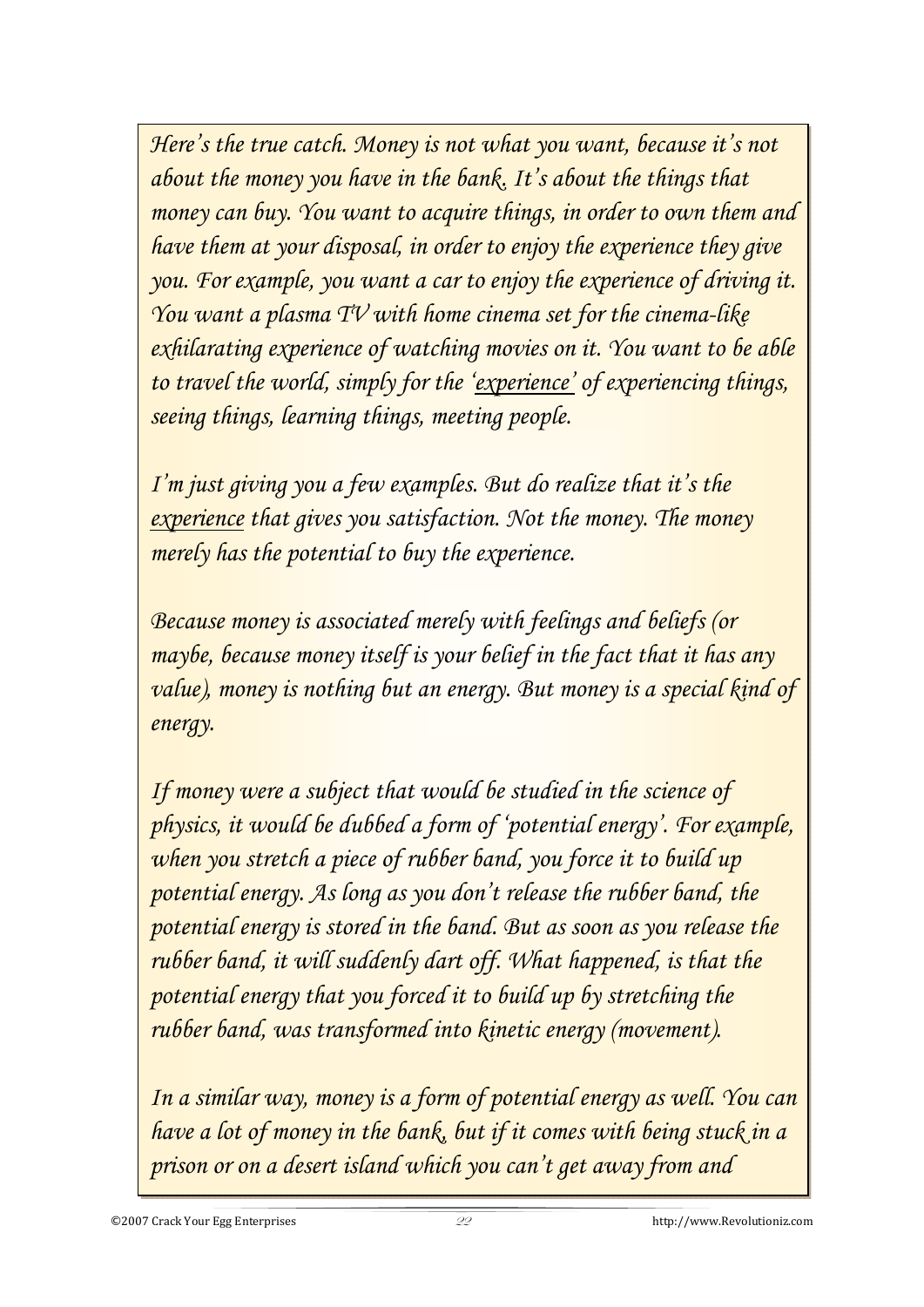*there's no way whatsoever of spending it, then what's the use of having all that money? My guess is you'd probably exchange it right away for simply being allowed to go through all kinds of exhilarating experiences, while never having a single penny in the bank, but somehow always having enough to be able to do and buy exactly what you want at exactly the right time.* 

## *Am I right?*

*Still not sure? Okay, this may sound harsh, but it's merely to hammer in the point I want to make. Imagine you're lying on your death bed and you're looking back at your life. What would give you the more satisfying feeling:* 

## *Option 1*

*Being able to look back at a lifetime of being obsessed with the amount of money you have in the bank. You can't even touch this 'money' physically, because it's either nothing more than a virtual number on a computer screen, akin to the credits you have in a computer game, or it's at least a false belief in the value of a piece of green paper or small metal pieces that have no inherent value in reality, except for your own belief in the fact that they have.* 

*So, in other words, you're lying on your death bed in the knowledge that you have accumulated a lot of these virtual credits somewhere, but you haven't done or enjoyed anything or any experience worth mentioning during your life, except for piling up virtual credits that are backed up by nothing but your belief in the value of them.* 

© 2007 Crack Your Egg Enterprises  $23$  extending the http://www.Revolutioniz.com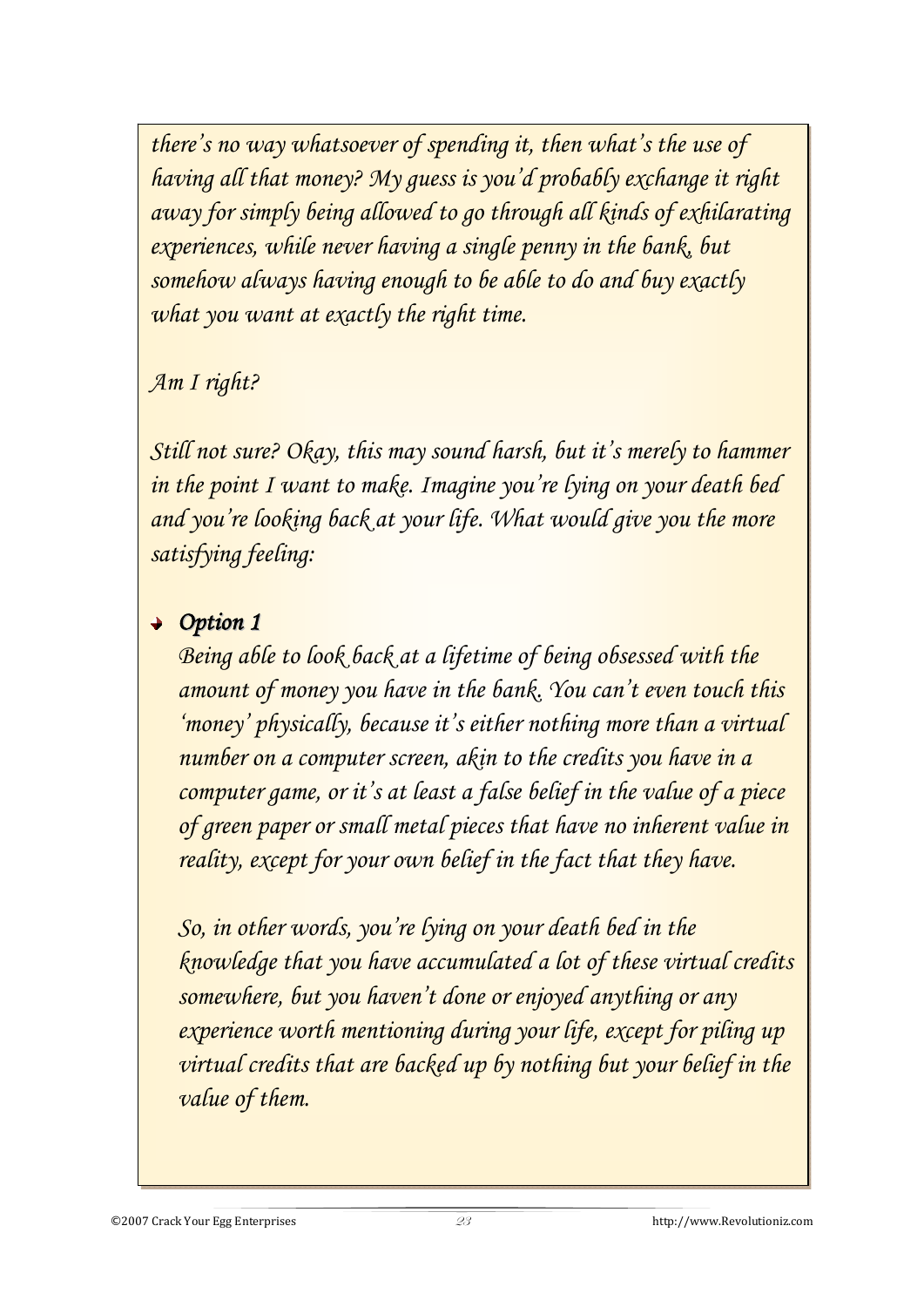## *Option 2*

*Being able to look back at a life full of exhilarating experiences, the recollections of which are so profound, that the mere thinking about them sends shivers of excitement down your spine?* 

 *I truly, sincerely hope that you'd prefer the second alternative.* 

 *If not, consider this. If what was just described still doesn't apply to you, and you just want to have a lot of money in your bank account, without having any desire to go through any kind of experience whatsoever (such a life is going to be a boring experience, I can tell you that…), while you're still not satisfied, then I can tell you this:* 

 *capable of supplying you with anything you need or want. In other You've got a problem. Your problem is that you have a desperate need for security, and you have no trust whatsoever in the Universe to be words, you operate from a state of fear and a belief in limitation, lack and scarcity. And thus, that is what you will manifest.*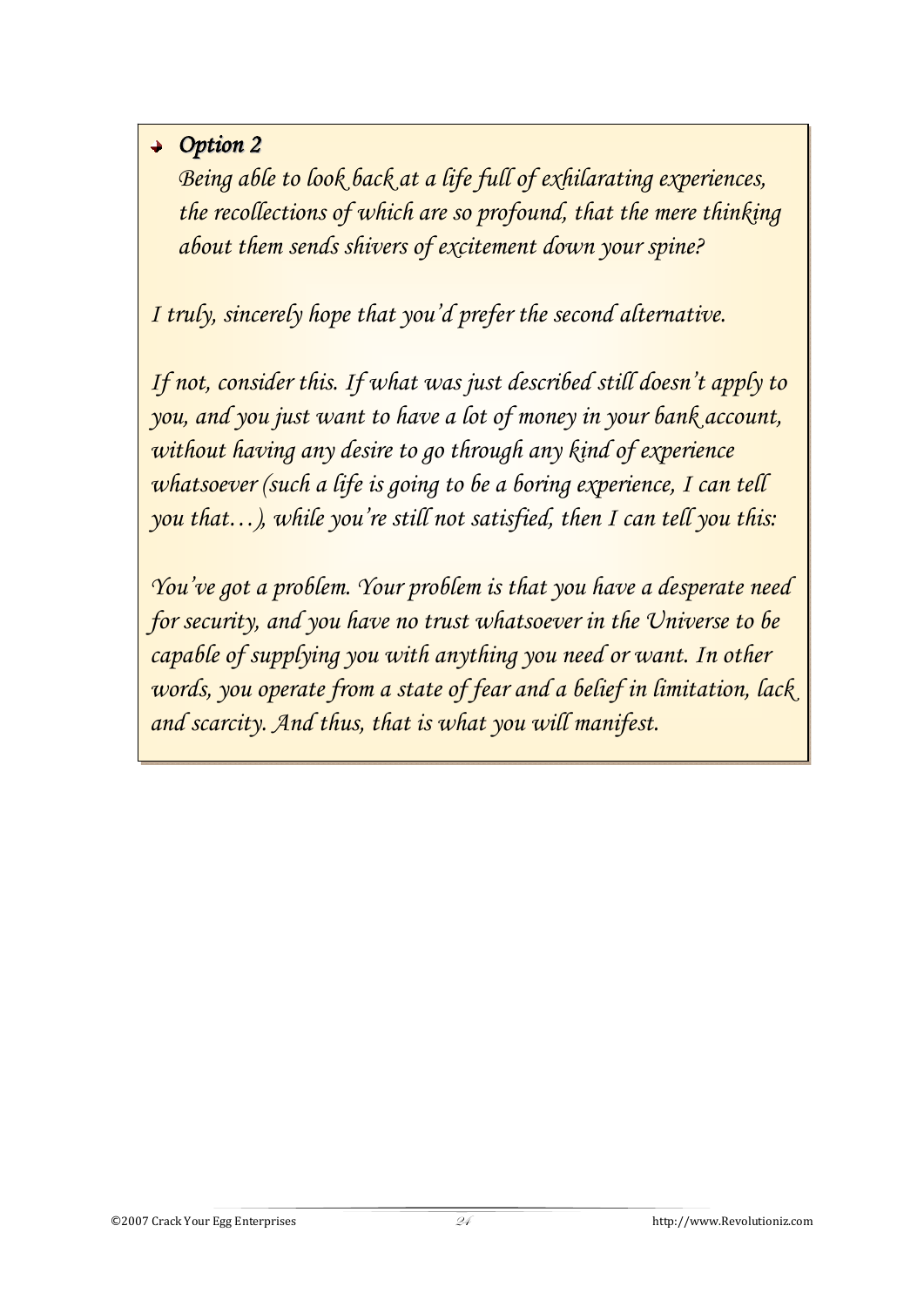Where To Go Wah Oney From Her

Money is a Universal energy. All energy has to circulate in order for it to be alive. But above all, your feelings and beliefs associated with money will determine the relationship you will have with money in your life, as was explained in the previous chapters.

So, in order to live on good terms with money, you will have to live your life in tune with the Laws of the Universe, all of them. Mostly, this means that you must feel grateful for your current situation and circumstances (the Law of Gratitude). This will in part set the stage and create the circumstances for the Universal Law of Attraction to be able to do its job in the way you want it to. Although feeling grateful may appear to be a difficult task at first, other teachings will provide you with tricks to help you with this. But most importantly, you must not feel insecure and obsessed with a lack of money, not even subconsciously. You can fool yourself, but you cannot fool the Universe. Your deepest feelings will determine what kind of vibrations you send out, and thus what you attract.

Secondly, you must believe deep inside of yourself that the supply of money is inherently infinite. It can be created out of thin air, so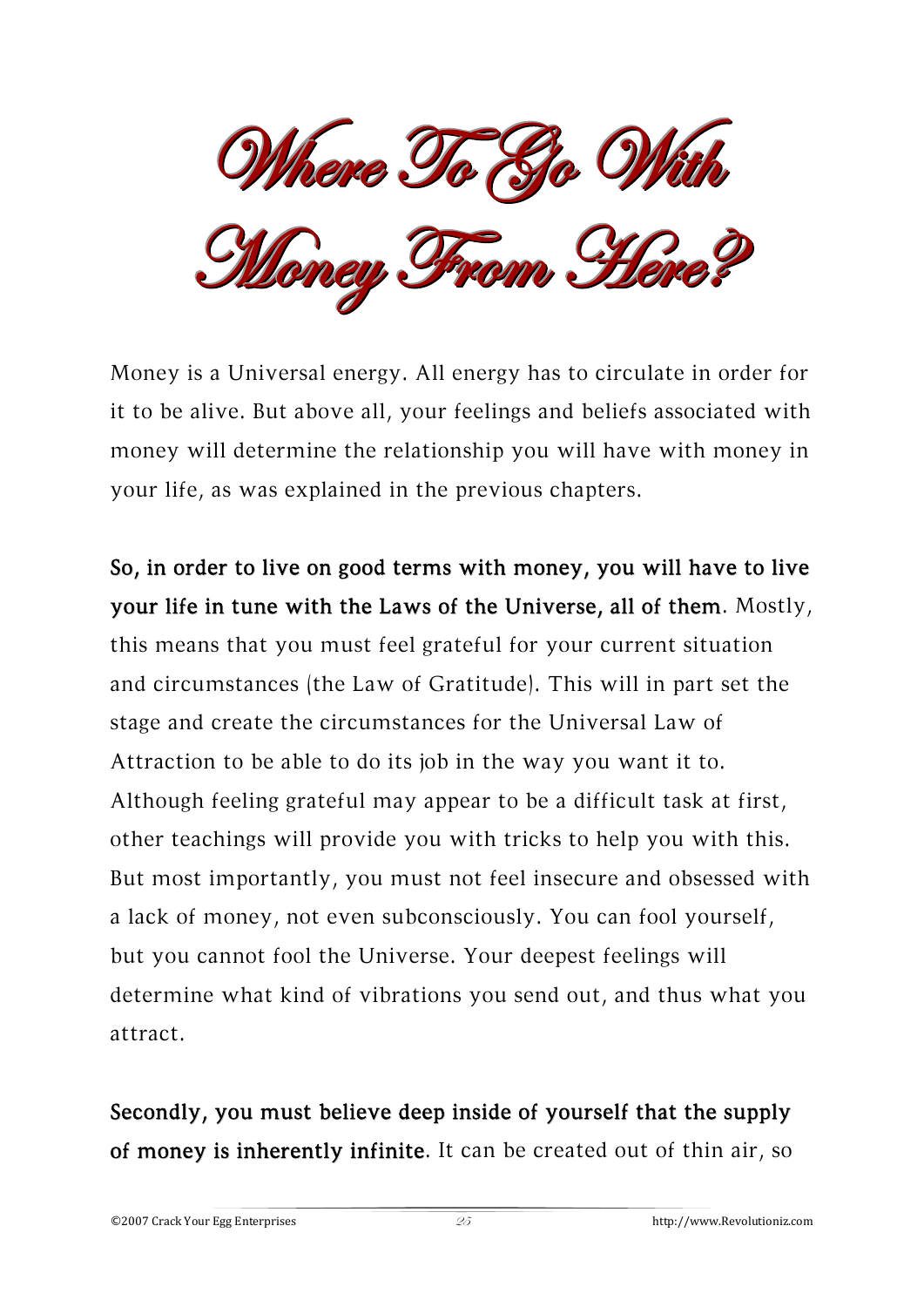it is impossible that there is a lack. Read this book again to engrain this principle deeply. Therefore, you will never be a burden to someone else when you acquire large amounts of money. Still, your intention should never be to accumulate it obsessively, just for the sake of it. As you should know by now, that intention stems from a state of fear and insecurity, which will block your 'attraction efforts'.

Thirdly, focus on the experience of enjoying the product or service that you want to have. Do not obsess over the money. The money does not exist. It is a form of potential energy that can be exchanged (or metaphysically speaking, transformed into) into a 'physical experience' that you can enjoy, which in the end is what it should be all about for you. The money is merely the means to the end of enjoying the experience. When you want to control the money, you want to control the means in which the experience is brought to you by the Universe. That implies that you want to control the 'how', which should be left to the Universe according to the Law of Attraction.

And finally, an excellent way to change your feelings associated with money into feelings that are conducive to improving your relationship with money in your life, is to change your inner dialogue when exchanging it. In this regard, you must change your feelings of fear (which you probably have when you are still approaching money as an end) into feelings of gratitude, in order to tune into the Universal Law of Gratitude. You can do this simply by treating money as a means of expressing appreciation for whatever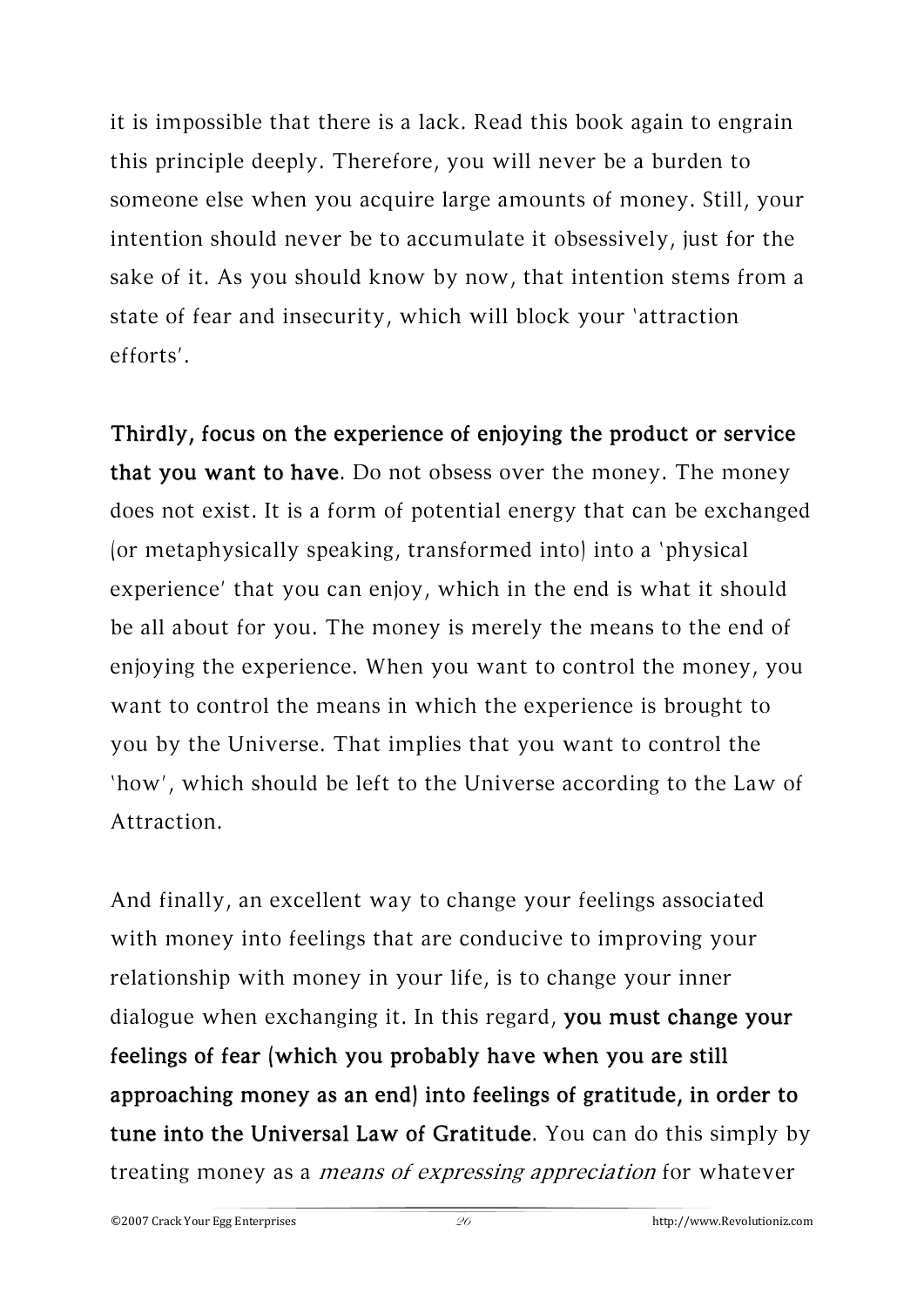you exchange it for. So, whenever you pay for something, back up your payment process with feelings of expressing appreciation for whatever it is that you are buying. And when you get a bill, see that as a request for appreciating the product or service that it is related to. Do this every time you need to pay (read: express appreciation), and you will tune into the Law of Gratitude soon enough. And you will pave the way for the Law of Attraction to do its job for you, which, mind you, is bringing you the *experiences* you want, and that is *not necessarily* through giving you money. It *can* be through giving you money, but it does not have to be. Your job is simply to tell the Universe what you want, and then recognize the opportunities brought on your path to manifest your desires into 'reality'.

Take these measures to heart, and your relationship with money will change in incredible ways.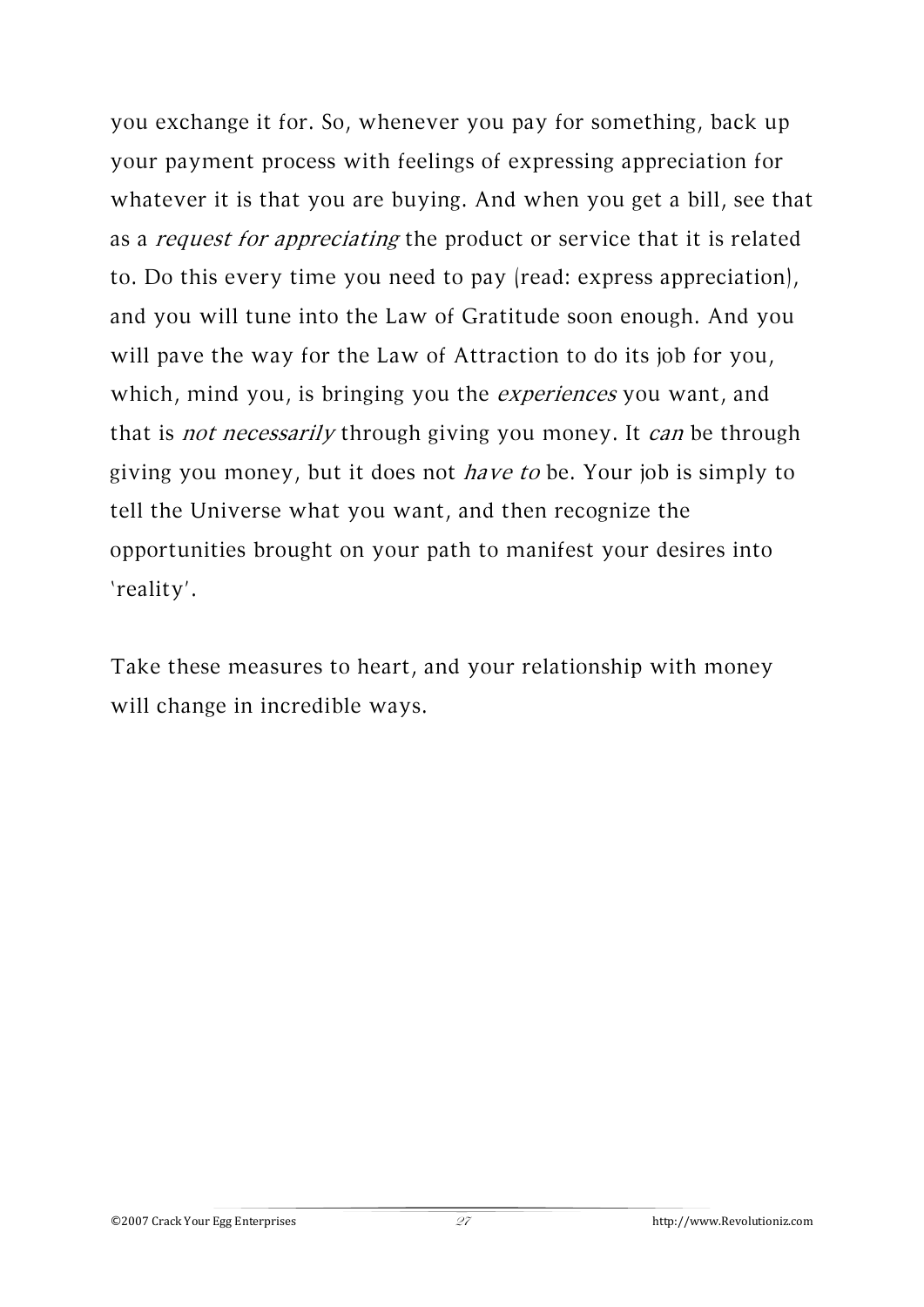

The Great Revolution is currently recruiting new members to change their lives into something surpassing imagination. If you want more information or if you are considering to join, then go to http://www.Revolutioniz.com.

You can also follow the Great Revolution on Squidoo at [here.](http://www.squidoo.com/revolutioniz)

To conclude, there is one more issue that deserves to be addressed. When they first join the Great Revolution, many people are concerned that the change of focus to improving their own life instead of being humble and effacing themselves at the expense of others is a sign of egomania.

Without exception, every single one of these people has a sincere desire to make the world a better place. They think that being humble and effacing themselves at the expense of others is the way to go. But nothing could be further from the truth.

# The way to change the world into a better place is to change yourself and your life into what you want it to be, and set an example for others to do the same.

By changing your life into something of a profoundness that beggars belief, you give others material proof that they can do it too.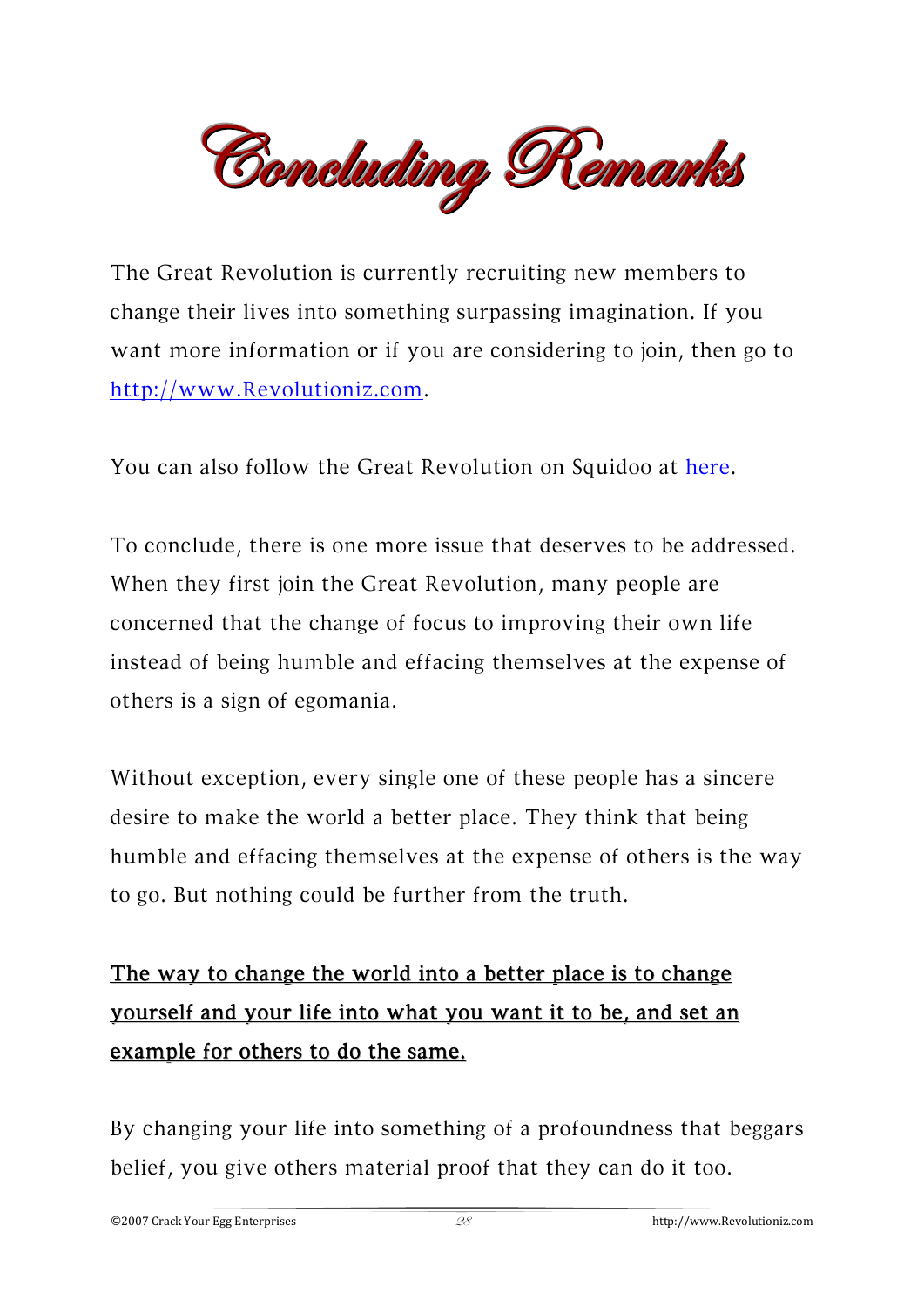Imagine that you change your life into something beyond your imaginations, and you inspire just 10 of your friends to do the same. And then imagine that each of those 10 people inspires 10 other people to do the same. That means that  $10 \times 10 = 100$  people will be inspired to do the same. And if each of those 100 people inspires 10 of their friends to do the same, then 1.000 new friends + 100 that were already inspired  $+$  you  $=$  1.101 people will be living the life of their dreams.

Imagine the magnitude of this process as it goes on and on. Imagine the potential for change in the world if every single person that joins the Revolution and starts living a life they never deemed to be possible inspires 10 other people to do the same. The world will be exposed to an 'epidemic' of people making the most profound changes in their lives to make their dreams and desires reality! Once again, this may just be the Greatest Revolution of All Time!

And a process like this even has metaphysical properties that can increase the 'epidemic' effects exponentially! You'll learn about this once you've worked through the entire pack of materials that you're provided with if you decide to join the Revolution in the short window of opportunity that will soon open up. It will be revealed to you in the Epilogue of the 'Revulotioniz' Instruction Manual.

So, if you're one of the people with a sincere desire to make the world a better place, then go [here](http://www.revolutioniz.com/recommends/tellyourfriends) and inspire as many people as you can to join the Great Revolution. Tell your friends, or tap into your